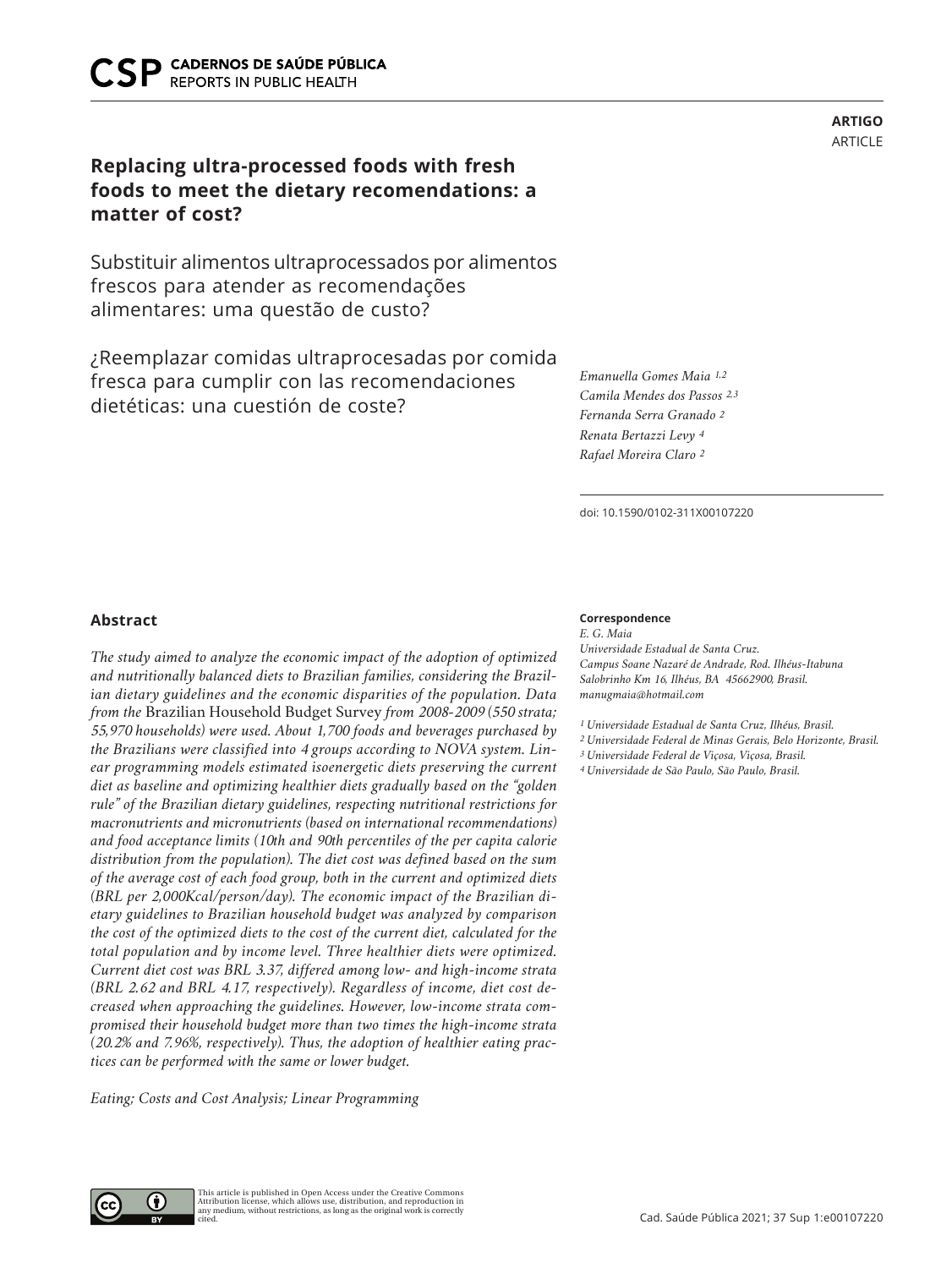# **Introduction**

The non-communicable diseases (NCD) are the leading causes of death worldwide; however, their greatest burden can be seen among low- and middle-income countries. In 2016, NCD were responsible for 78% of deaths in these countries, resulting in major burden not only to population's health and quality of life, but also to workforce productivity and country's economic prosperity 1. Thus, efforts must be focused on reducing the prevalence of major risk factors for NCD, with special focus on unhealthy food consumption 2,3.

In this sense, food-based dietary guidelines offer a unique opportunity to benefit population health. According to the Food and Agriculture Organization of the United Nations (FAO) 4, these guidelines provide context-specific advice and principles on healthy diets and lifestyles to establish a basis for public food and nutrition policies, promote healthy eating and prevent diseases. Brazil has an innovative and a worldwide-recognized dietary guideline 5, based on the NOVA food classification system 6. This system has been used in several countries not only to effectively address the quality of diets and their effect on all forms of malnutrition, but also on the sustainability of food systems 6. The consumption of fresh food (unprocessed or minimally processed foods) is enforced as the basis of food consumption, whereas the consumption of ultra-processed foods is discouraged 6.

Appropriate knowledge about the relation between diet and health is not enough for the adoption of a healthy diet. Economic factors have also been emphasized as a primary determinant of food choices 7. A robust set of evidences from high-income countries indicates that fresh foods with low energy density and high nutritional value (such as fresh meat, fruits and vegetables) cost more by calories than lower-quality ultra-processed foods 8,9, suggesting that healthy diets could be unaffordable for an expressive share of the population. In Brazil, the price variation between foods classified as unprocessed or minimally processed is high, ranging from cheapest foods such as rice, beans, roots and tubers, to more expensive foods such as vegetables, fish, meats and fruits 10. Thus, the diet cost to meet the Brazilian dietary guidelines recommendations is still uncertain.

Diet cost can only be partially understood by the comparison between the prices of different food groups, which requires more complex studies for an accurate conclusion, using techniques such as the linear programming mathematical method. This method can be used to optimize a function (healthy diets, for example) from a set of constraints (such as nutritional recommendations of the country). This approach was already used to develop cost-minimized nutritionally adequate food baskets both in studies among high-income countries 9,11 and in studies among middle- and low-income countries 12,13. However, these studies tend to focus exclusively on the nutritional profile of the diet to define healthy eating. Thus, the objective of our study was to analyze the economic impact of the adoption of optimized and nutritionally balanced diets on Brazilian household budget, considering the recommendations of the Brazilian dietary guidelines and the economic disparities of the population.

#### **Methods**

#### **Study design, sampling and data collection**

We performed an ecological study based on data from the last *Brazilian Household Budget Survey* (POF 2008-2009) conducted by the Brazilian Institute of Geography and Statistics (IBGE).

The POF 2008-2009 used a complex clustered sampling procedure in two-stages with the random selection of census tracts in the first stage and of households in the second stage, resulting in a representative sample of households in the country. Initially, the 12,800 census tracts of the country (from the 2000 *Demographic Census*) were organized into strata with high geographic and socioeconomic homogeneity. Census tracts were then randomly selected from each stratum, proportionally to the number of households in the stratum. Households from each tract were selected by simple random selection without replacement. The selected census tracts and their households were distributed uniformly throughout the four quarters of the year of data collection to cover all seasonal variations in expenditures and family income in each stratum. The final sample was composed of 550 strata,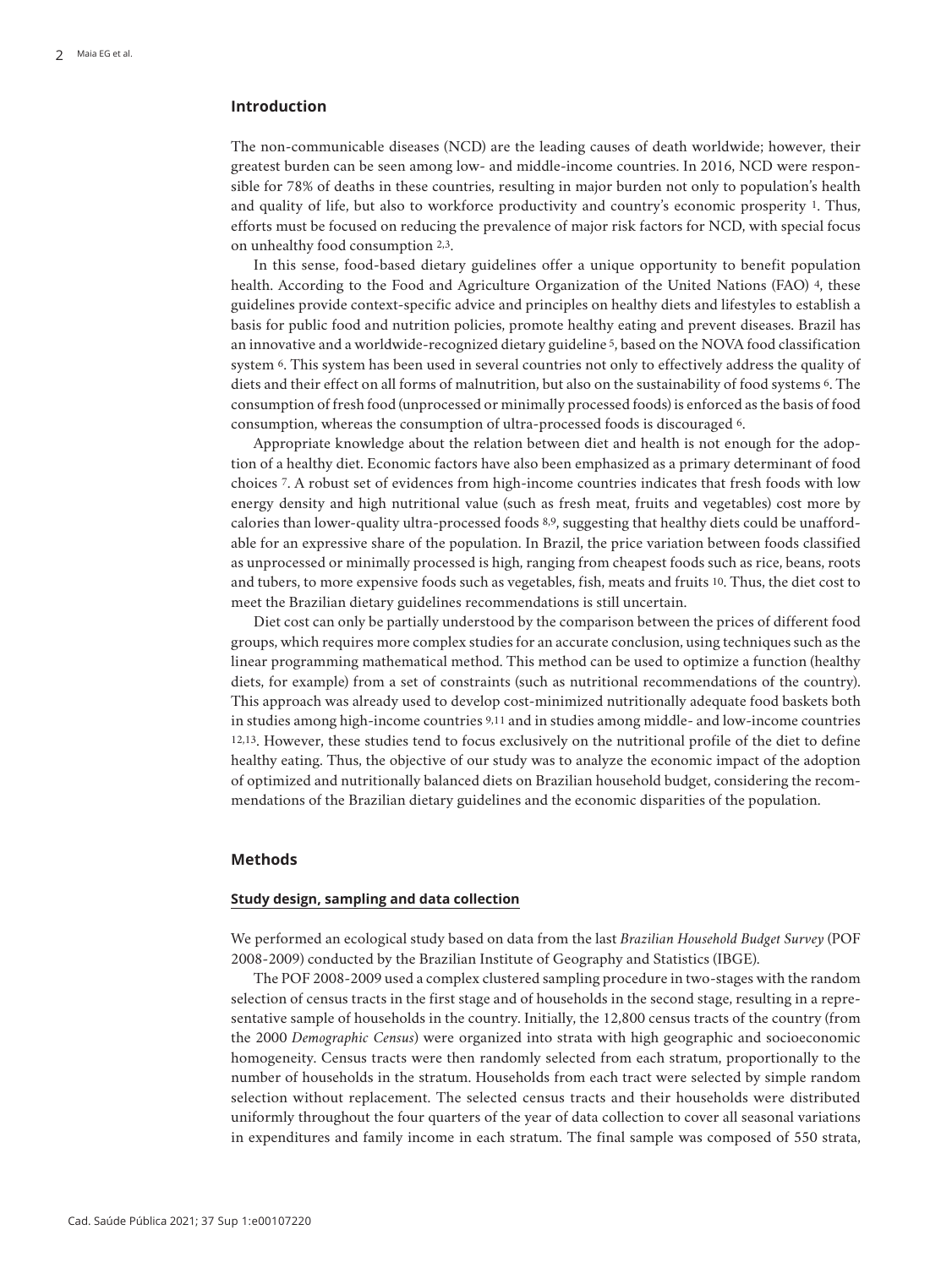involving 4,696 census tracts and 55,970 households. A detailed description of the sampling process is available on IBGE 14.

The data collection of POF 2008-2009 was conducted from May 2008 to May 2009 through seven questionnaires in each selected household. Information of food and beverage purchased for household consumption and family income were the main information from the POF 2008-2009 used in our study. All foods and beverages purchased for household consumption were registered in an electronic booklet by the head of the household for seven consecutive days (supported by a trained interviewer, if necessary). Detailed information was registered for each purchase, such as the name of the product, the amount acquired (in shopping units and in grams or milliliters) and the total value expended. Data from 1,700 foods and beverages were available. Once POF 2008-2009 were collected over a year, IBGE deflated expenditure values to a reference date in the middle of the data collection period (January 15, 2009) 14. More details on the deflation process used by IBGE can be obtained from the system report 14.

The short reference period (7 consecutive days) used in the POF 2008-2009 to record food expenditures does not allow the identification of the usual food purchase patterns of each household studied. Thus, the 550 household strata were defined as units of analysis. These units of analysis allowed the identification of the annual food purchase pattern with great precision, without compromising the geographic and socioeconomic variation in the data 15.

#### **Data organization and classification of foods**

Initially, the records of each food item purchased by the families of the same stratum were added. When appropriate, the inedible fraction of foods was excluded using the corresponding correction factors 16. The total amount of each food was converted into energy (Kcal), using the *Brazilian Food Composition Table* (TACO) 17 or, in a complementary way, the official food composition table for the United States 18. The total energy amount (Kcal) purchased and the costs were divided by seven and by the number of individuals in the stratum to express daily per capita consumption and a proportional expenditure value. Monthly per capita income, expressed in Reais (BRL), was estimated by dividing the sum of the income of all households in the stratum by the total number of individuals in the stratum.

Foods were classified into 4 groups and 35 subgroups according to NOVA food classification system used in the Brazilian dietary guidelines 6: (i) unprocessed or minimally processed foods (13 subgroups: rice; bean; pasta; wheat flour; cassava flour; fruits; vegetables; roots and tubers; milk and plain yoghurt; poultry and fish; beef and pork; eggs; other unprocessed or minimally processed foods), (ii) processed culinary ingredients (6 subgroups: sugar; salt; spice; plant oils; animal fats; other processed culinary ingredients), (iii) processed foods (4 subgroups: fresh bread; processed cheeses; processed meats; processed vegetables), and (iv) ultra-processed foods (12 subgroups: industrial bread; cookies, cakes and pastries; ice creams, chocolates and other candies; crackers and salty snacks; soft drinks; other non-alcoholic sweetened beverages; ultra-processed meats and sausages; ready meals and industrial blends; sauces and broths; breakfast cereals; margarine; ultra-processed cheeses).

#### **Model of optimization by linear programming and data analysis**

All foods and beverages were grouped in the 35 aforementioned subgroups, distributed in the four major food groups. Current diet was defined based on the average per capita amount of each subgroup (adjusted to represent a 2,000Kcal diet). Subsequently, the average contribution of each food group on total calories was estimated to represent the current diet. The current diet was preserved as baseline and optimized diets presented gradually increasing limits to increasingly meet the Brazilian dietary guidelines towards a healthy eating.

The model of optimization by linear programming is defined by three features: the goal function, the decision variables and the list of linear constraints 13. Briefly, a goal function was defined to summarize the distance between the nutritional composition of the optimized diets and the current diet (DBCOD). This function was defined as the sum of standardized difference ("*Zi* ") between each subgroup portion size selected by linear programing  $(\mathfrak{A}_i^r)$  (with  $i=1$  to n, in which n is equal to the total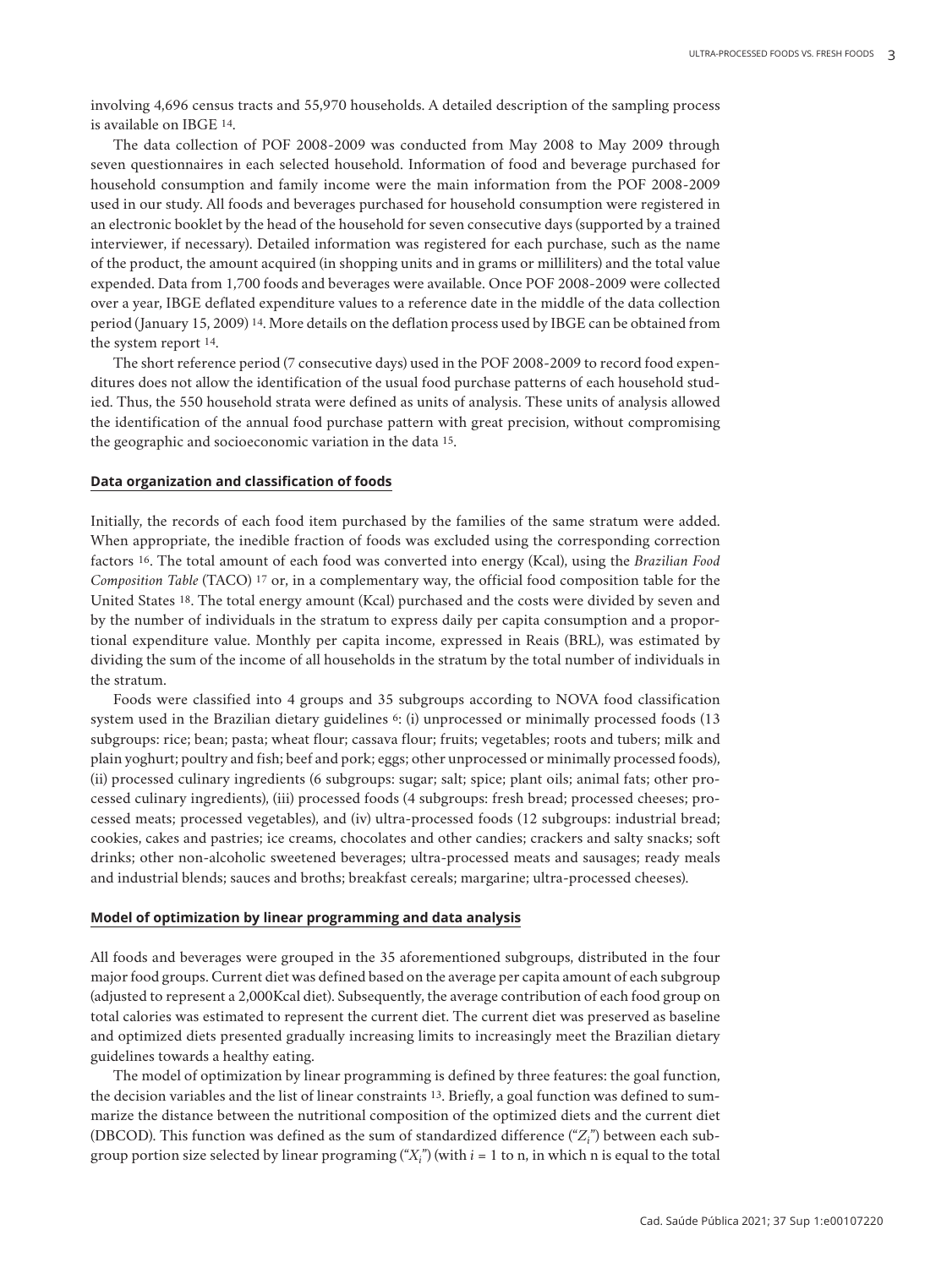number food subgroups in the analysis) and the mean portion sizes ("*Mi* ") observed in the Brazilian population for the related subgroup, divided by *Mi* . However, for our analysis, the total difference cannot be estimated simply by adding absolute values of difference for each subgroup, since this would lead to a nonlinear function  $19$ . Thus, a constraint must be imposed to  $Z_i$  to always ensure a positive value for each standardized difference, as follows:

$$
DBCOD = Z_1 + Z_2 + \dots + Z_n
$$

*Zi* is equivalent to positive value for each:

 $Z_1 \geq (M_1 - X_1)/M_1$  and  $Z_1 \geq -(M_1 - X_1)/M_1$ ,  $Z_2 \geq (M_2 - X_2)/M_2$  and  $Z_2 \geq -(M_2 - X_2)/M_2...$  $Z_n \geq (M_n - X_n)/M_n$  and  $Z_n \geq -(M_n - X_n)/M_n$ 

The decision variables were the relative contribution (%) of the four food groups from NOVA system. The linear constrains were: (i) nutritional restrictions for macronutrients (carbohydrates, free sugars, protein, total and saturated fat and total fiber) and micronutrients (sodium, calcium, iron, vitamins C and A, and potassium), based on international recommendations from the World Health Organization (WHO) and the U.S. Institute of Medicine, and (ii) acceptability constrains, limited to the 10th and 90th percentiles of the per capita calorie distribution in the strata to prevent the models from resulting in non-acceptable diets (adjusted to represent a 2,000Kcal diet).

Detailed information about the decision variables and the linear constraints used in the models of optimization by linear programming is available in Tables 1 and 2.

The decision variables of linear programming were defined based on the "golden rule" of the Brazilian dietary guidelines: "*Always prefer natural or minimally processed foods and freshly made dishes and meals to ultra-processed foods*" 20 (p. 47). Thus, quintiles of participation of unprocessed and minimally processed foods and of ultra-processed foods on total calories were estimated to provide acceptable limits for the optimized diets (isoenergetic diets – 2,000Kcal). Briefly, the optimization of healthier diets comprised, at the same time, the following conditions: (i) gradual increase of unprocessed or minimally processed foods (until it exceeded the average acquisition of this food group in its fifth quintile of the relative contribution – largest acquisition), (ii) decrease of processed culinary ingredients and processed foods (relative contribution of these groups were equal or less than the current diet), and (iii) gradual decrease of ultra-processed foods (until it exceeded the average acquisition of this food group in its first quintile of the relative contribution – lowest acquisition).

The diet cost was defined based on the sum of the average cost of each food group, both in the current and optimized diets (BRL per 2,000kcal/person/day). Thus, the economic impact of the Brazilian dietary guidelines on the Brazilian household budget was analyzed by comparing the cost of the optimized diets with the cost of the current diet, estimated for the total population and according to economic level of the families (tertiles). Additionally, the food budget share was also estimated considering the economic level of the total population (BRL 887.6), of the low-income strata (strata from the first tertile of per capita income distribution, BRL 389.8) and of the high-income strata (strata from the third tertile of per capita income distribution, BRL 1,570.6). Daily food expenditures were multiplied by 30 to reflect the entire month.

Linear programming models were executed in the function *Solver* of the Microsoft Office Excel 2010 (https://products.office.com/). The Stata statistical software, version 14.2 (https://www.stata. com), was used in the organization and analysis of the data, allowing the use of weighting factors and all aspects of the complex sampling of the dataset.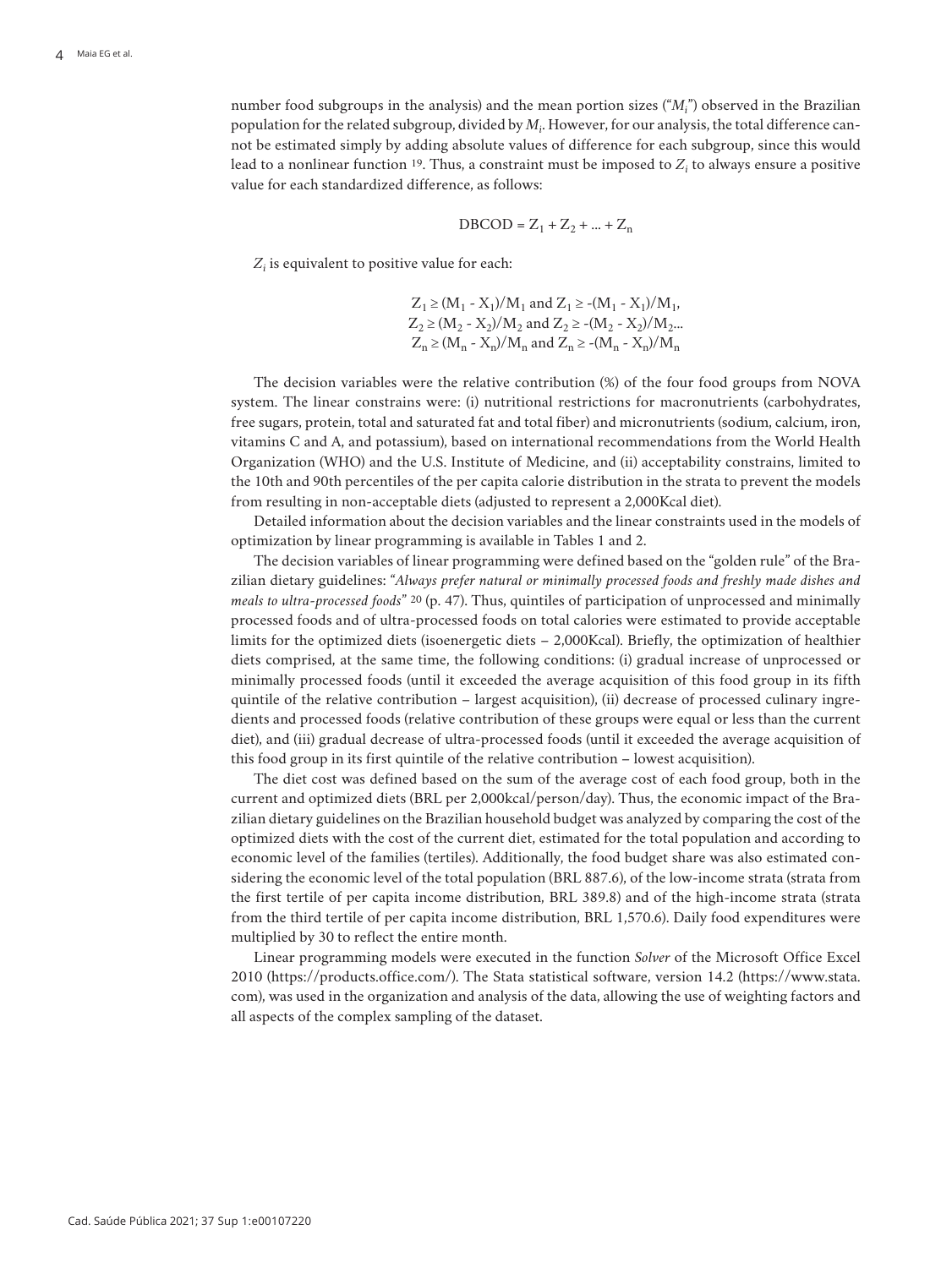Relative contribution (%) of food groups to total energy availability. macro- and micronutrient constraints in the three optimized diets \* by linear programming models. for the total population and for levels of income. Brazil. 2008-2009.

| <b>Variables</b>             | <b>Total</b>                              |                |                      |                          |                         |                        | 1st $**$                                | Tertiles of per capita income distribution<br>3rd *** |                |                |                     |                |  |
|------------------------------|-------------------------------------------|----------------|----------------------|--------------------------|-------------------------|------------------------|-----------------------------------------|-------------------------------------------------------|----------------|----------------|---------------------|----------------|--|
|                              | <b>Optimized diets</b><br>Cur-            |                |                      | Cur-                     |                         | <b>Optimized diets</b> |                                         | <b>Optimized diets</b><br>Cur-                        |                |                |                     |                |  |
|                              | rent<br>$\overline{\mathbf{2}}$<br>3<br>1 |                | rent                 | 1                        | $\overline{\mathbf{2}}$ | 3                      | rent                                    | 1                                                     | $\overline{2}$ |                |                     |                |  |
|                              | diet                                      |                |                      |                          | diet                    |                        |                                         |                                                       | diet           |                |                     | з              |  |
|                              |                                           |                |                      |                          |                         |                        |                                         |                                                       |                |                |                     |                |  |
| Relative                     |                                           |                |                      |                          |                         |                        |                                         |                                                       |                |                |                     |                |  |
| contribution (%) of          |                                           |                |                      |                          |                         |                        |                                         |                                                       |                |                |                     |                |  |
| food groups to total         |                                           |                |                      |                          |                         |                        |                                         |                                                       |                |                |                     |                |  |
| energy availability          |                                           |                |                      |                          |                         |                        |                                         |                                                       |                |                |                     |                |  |
| Unprocessed                  | 48.9                                      |                | 48.9-54.9 54.9-60.8  | $\geq 60.8$ #            | 55.3                    |                        | $55.3 - 61.5$ 61.5 - 67.7 $\geq 67.7$ # |                                                       | 43.4           |                | 43.4-46.8 46.8-50.2 | $\geq 50.2$ #  |  |
| or minimally                 |                                           |                |                      |                          |                         |                        |                                         |                                                       |                |                |                     |                |  |
| processed foods<br>Processed | 24.3                                      | $\leq 24.3$    | $\leq 24.3$          | $\leq 24.3$              | 25.4                    | $\leq 25.4$            | $\leq 25.4$                             | $\leq 25.4$                                           | 22.8           | $\leq 22.8$    | $\leq 22.8$         | $\leq 22.8$    |  |
| culinary                     |                                           |                |                      |                          |                         |                        |                                         |                                                       |                |                |                     |                |  |
| ingredients                  |                                           |                |                      |                          |                         |                        |                                         |                                                       |                |                |                     |                |  |
| Processed foods              | 8.9                                       | $\leq 8.9$     | $\leq 8.9$           | $\leq 8.9$               | 7.5                     | $\leq 7.5$             | $\leq 7.5$                              | $\leq 7.5$                                            | 9.5            | $\leq 9.5$     | $\leq 9.5$          | $\leq 9.5$     |  |
| Ultra-processed              | 17.8                                      | 17.8-13.5      | 13.5-9.1             | $\leq$ 9.1 ##            | 11.8                    | 11.8-9.0               | $9.0 - 6.2$                             | $\leq 6.2$ ##                                         | 24.3           | 24.3-21.1      | 21.1-17.8           | $\leq$ 17.8 ## |  |
| foods                        |                                           |                |                      |                          |                         |                        |                                         |                                                       |                |                |                     |                |  |
| Macronutrients               |                                           |                |                      |                          |                         |                        |                                         |                                                       |                |                |                     |                |  |
| Carbohydrates                | 59.1                                      | 55-75 ###      | 55-75 ###            | 55-75 ###                | 63.3                    | 55-75 ###              |                                         | 55-75 ### 55-75 ###                                   | 55.8           | 55-75 ###      | 55-75 ###           | 55-75 ###      |  |
| (%E)                         |                                           |                |                      |                          |                         |                        |                                         |                                                       |                |                |                     |                |  |
| Free sugars (%E)             | 16.0                                      | $\leq 10$ ###  | $\leq 10$ ###        | $\leq 10$ ###            | 16.1                    | $\leq 10$ ###          | $\leq 10$ ###                           | $\leq 10$ ###                                         | 15.6           | $\leq 10$ ###  | $\leq 10$ ###       | $\leq 10$ ###  |  |
| Protein (%E)                 | 11.31                                     | $10-15$ ###    | $10-15$ ###          | $10-15$ ###              | 10.8                    | $10-15$ ###            | $10-15$ ###                             | $10-15$ ###                                           | 11.7           | $10-15$ ###    | $10-15$ ###         | $10-15$ ###    |  |
| Total fat (%E)               | 29.6                                      | $15-30$ ###    | $15-30$ ###          | $15-30$ ###              | 25.9                    | $15-30$ ###            | $15-30$ ###                             | $15-30$ ###                                           | 32.5           | $15-30$ ###    | $15-30$ ###         | 15-30 ###      |  |
| Saturated fat                | 8.2                                       | $\leq 10$ ###  | $\leq 10$ ###        | $\leq 10$ ###            | 6.8                     | $\leq 10$ ###          | $\leq 10$ ###                           | $\leq 10$ ###                                         | 9.4            | $\leq 10$ ###  | $\leq 10$ ###       | $\leq 10$ ###  |  |
| (%E)                         |                                           |                |                      |                          |                         |                        |                                         |                                                       |                |                |                     |                |  |
| Total fiber (g)              | 19.5                                      | $\geq$ 31 §    | $\geq$ 31 §          | $\geq$ 31 §              | 20.9                    | $\geq$ 31 §            | $\geq$ 31 §                             | $\geq$ 31 §                                           | 21.4           | $\geq$ 31 §    | $\geq$ 31 §         | $\geq$ 31 §    |  |
| Micronutrients               |                                           |                |                      |                          |                         |                        |                                         |                                                       |                |                |                     |                |  |
| Sodium (mg)                  | 3.951.2                                   | $\leq 3.951$   | $\leq 3.951$         | $\leq 3.951$             | 4.434.0                 | $\leq 4.434$           | $\leq 4.434$                            | $\leq 4.434$                                          | 3.699.3        | $\leq 3.699$   | $\leq 3.699$        | $\leq 3.699$   |  |
| Calcium (mg)                 | 314.0                                     | $\geq$ 315     | $\geq 315$           | $\geq$ 315               | 268.2                   | $\geq 269$             | $\geq 269$                              | $\geq 269$                                            | 380.6          | $\geq 381$     | $\geq 381$          | $\geq$ 381     |  |
|                              | 11.7                                      | $\geq 10.7$ §§ | $\geq 10.7$ §§       | $\geq 10.7$ §§           | 11.4                    | $\geq 10.7$ §§         | $\geq 10.7$ §§                          | $\geq 10.7$ §§                                        | 13.4           | $\geq 10.7$ §§ | $\geq 10.7$ §§      | $\geq 10.7$ §§ |  |
| Iron (mg)                    |                                           |                |                      |                          |                         |                        |                                         |                                                       |                |                |                     |                |  |
| Vitamin C (mg)               | 28.5                                      | $\geq 29$      | $\geq 29$            | $\geq 29$                | 21.9                    | $\geq$ 22              | $\geq$ 22                               | $\geq$ 22                                             | 38.6           | $\geq 39$      | $\geq$ 39           | $\geq$ 39      |  |
| Vitamin A (µg)               | 1,115.1                                   | $\geq 803$ §§  | $\geq$ 803 $^{\S\S}$ | $\geq 803$ <sup>55</sup> | 967.5                   | $\geq 803$ §§          | $\geq 803$ §§                           | $\geq 803$ <sup>55</sup>                              | 1.434.6        | $\geq 803$ §§  | $\geq 803$ §§       | $\geq 803$ §§  |  |
| Potassium (mg)               | 1,402.3                                   | $\geq 1,403$   | $\geq 1,403$         | $\geq 1,403$             | 1,445.2                 | $\geq 1,446$           | $\geq 1,446$                            | $\geq 1,446$                                          | 1,478.5        | $\geq 1,479$   | $\geq 1,479$        | $\geq 1,479$   |  |

\* These diets explicit three gradual situations of approximation to the Brazilian dietary guidelines recommendations (increasing from 1 to 3). For further information, see the *Methods* section;

\*\* Strata from the first tertile of per capita income distribution (BRL 389.80 per month; n = 262 strata);

\*\*\* Strata from third tertile of per capita income distribution (BRL 1,570.60 per month; n = 146 strata);

# Average acquisition of the unprocessed or minimally processed food group in its fifth quintile of the relative contribution – largest acquisition;

## Average acquisition of the ultra-processed food group in its first quintile of the relative contribution – lowest acquisition;

### According to the World Health Organization 40;

§ According to the U.S. Institute of Medicine 41;

§§ Derived from the estimated average requirement 41,42,43.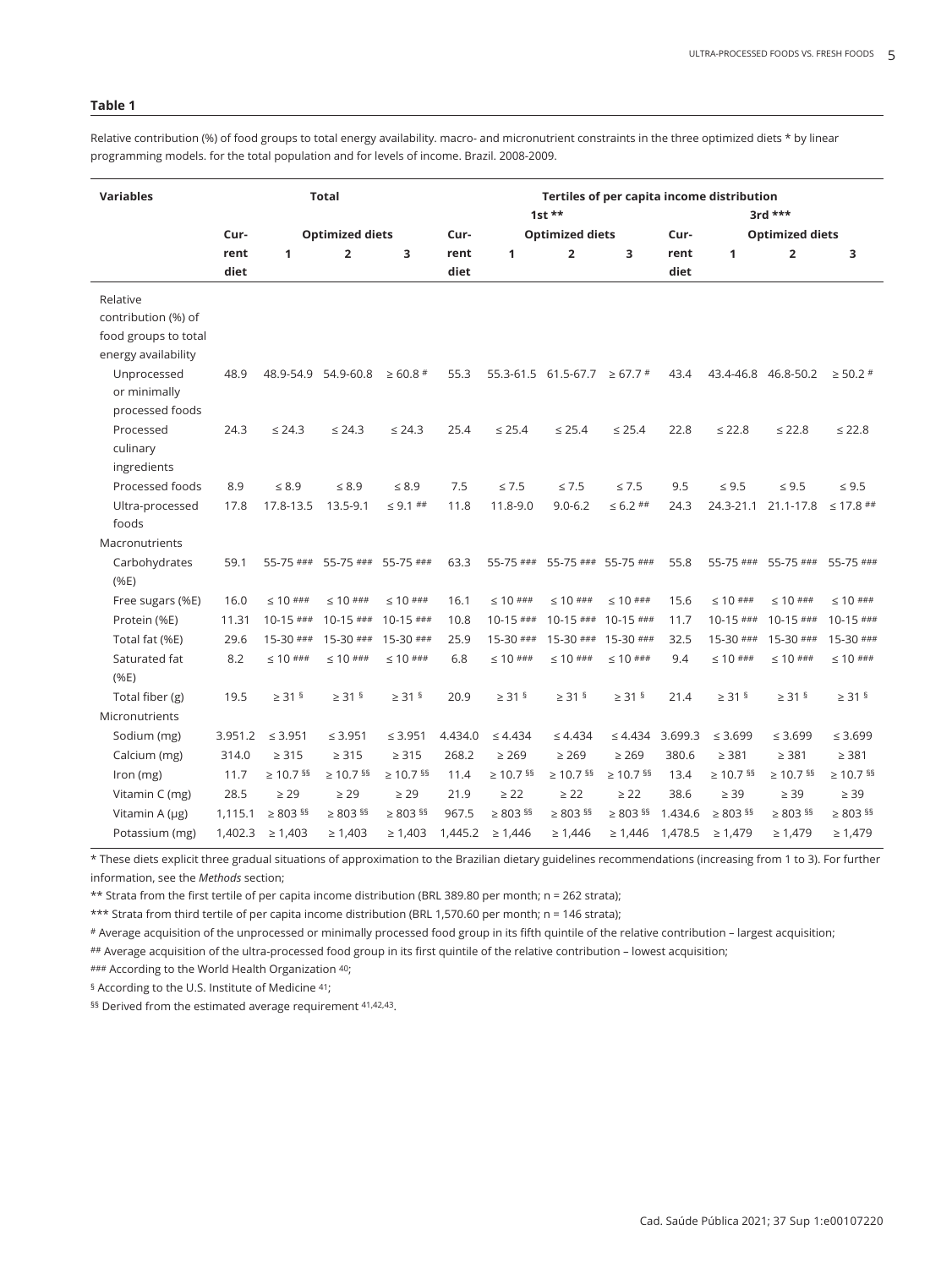Acceptability constraints on food content (Kcal/day), by income level (tertiles of per capita income distribution), imposed by the linear programming model. Brazil, 2008-2009.

| Food groups and subgroups                        |                             | Total                       | Tertiles of per capita income distribution<br>1st<br>3rd |                             |                             |                             |  |  |  |
|--------------------------------------------------|-----------------------------|-----------------------------|----------------------------------------------------------|-----------------------------|-----------------------------|-----------------------------|--|--|--|
|                                                  | Lower<br>10th<br>percentile | Upper<br>90th<br>percentile | Lower<br>10th<br>percentile                              | Upper<br>90th<br>percentile | Lower<br>10th<br>percentile | Upper<br>90th<br>percentile |  |  |  |
| Unprocessed or minimally processed foods         | 387.82                      | 942.87                      | 352.44                                                   | 839.35                      | 431.10                      | 848.76                      |  |  |  |
| Rice                                             | 36.85                       | 203.76                      | 38.83                                                    | 215.84                      | 32.55                       | 151.38                      |  |  |  |
| Bean                                             | 14.66                       | 59.67                       | 17.14                                                    | 66.90                       | 11.33                       | 36.86                       |  |  |  |
| Pasta                                            | 5.63                        | 24.47                       | 5.15                                                     | 25.95                       | 5.92                        | 23.28                       |  |  |  |
| Wheat flour                                      | 1.11                        | 39.14                       | 0.66                                                     | 20.79                       | 2.17                        | 40.72                       |  |  |  |
| Cassava flour                                    | 0.66                        | 63.11                       | 2.16                                                     | 89.61                       | 0.00                        | 14.04                       |  |  |  |
| Fruits                                           | 23.89                       | 131.21                      | 17.47                                                    | 92.75                       | 53.47                       | 169.78                      |  |  |  |
| Vegetables                                       | 22.69                       | 92.48                       | 15.71                                                    | 62.63                       | 41.98                       | 105.13                      |  |  |  |
| Roots and tubers                                 | 6.65                        | 47.25                       | 3.17                                                     | 34.40                       | 14.38                       | 47.61                       |  |  |  |
| Milk and plain yoghurt                           | 25.04                       | 237.62                      | 16.01                                                    | 167.50                      | 74.75                       | 255.38                      |  |  |  |
| Poultry and fish                                 | 23.72                       | 83.22                       | 25.51                                                    | 95.63                       | 24.21                       | 70.98                       |  |  |  |
| Beef and pork                                    | 30.32                       | 95.12                       | 28.05                                                    | 86.70                       | 33.95                       | 92.64                       |  |  |  |
| Eggs                                             | 4.28                        | 18.30                       | 3.25                                                     | 15.24                       | 5.77                        | 18.84                       |  |  |  |
| Other unprocessed or minimally processed foods * | 4.27                        | 58.97                       | 5.27                                                     | 83.26                       | 3.65                        | 21.24                       |  |  |  |
| Processed culinary ingredients                   | 58.77                       | 184.49                      | 62.20                                                    | 173.23                      | 48.86                       | 159.86                      |  |  |  |
| Sugar                                            | 31.15                       | 113.64                      | 37.37                                                    | 112.48                      | 22.83                       | 93.38                       |  |  |  |
| Salt                                             | 2.94                        | 21.60                       | 3.77                                                     | 21.82                       | 2.09                        | 18.63                       |  |  |  |
| Spice                                            | 0.12                        | 4.84                        | 0.00                                                     | 3.55                        | 0.36                        | 7.07                        |  |  |  |
| Plant oils                                       | 11.20                       | 43.58                       | 10.51                                                    | 40.68                       | 10.06                       | 43.77                       |  |  |  |
| Animal fats                                      | 0.39                        | 6.50                        | 0.21                                                     | 3.48                        | 1.75                        | 8.65                        |  |  |  |
| Other processed culinary ingredients **          | 0.33                        | 13.40                       | 0.43                                                     | 16.46                       | 0.36                        | 10.08                       |  |  |  |
| Processed foods                                  | 18.57                       | 90.49                       | 11.26                                                    | 79.54                       | 40.20                       | 99.30                       |  |  |  |
| Fresh bread                                      | 8.06                        | 68.52                       | 4.69                                                     | 63.85                       | 24.43                       | 69.23                       |  |  |  |
| Processed cheeses                                | 0.58                        | 14.56                       | 0.00                                                     | 8.01                        | 4.81                        | 20.99                       |  |  |  |
| Processed meats                                  | 0.67                        | 13.06                       | 0.71                                                     | 15.85                       | 1.10                        | 9.89                        |  |  |  |
| Processed vegetables                             | 0.55                        | 6.96                        | 0.27                                                     | 3.89                        | 1.97                        | 10.01                       |  |  |  |
| Ultra-processed foods                            | 65.01                       | 322.04                      | 50.50                                                    | 170.89                      | 179.88                      | 409.91                      |  |  |  |
| Industrial breads                                | 0.35                        | 16.15                       | 0.00                                                     | 6.16                        | 3.82                        | 27.17                       |  |  |  |
| Cookies, cakes and pastries                      | 5.22                        | 25.73                       | 3.61                                                     | 17.15                       | 10.03                       | 31.73                       |  |  |  |
| Ice creams, chocolates and other sweets          | 1.65                        | 23.57                       | 0.86                                                     | 8.11                        | 8.88                        | 34.09                       |  |  |  |
| Crackers and salty snacks                        | 2.44                        | 14.04                       | 2.64                                                     | 15.98                       | 3.00                        | 13.04                       |  |  |  |
| Soft drinks                                      | 22.95                       | 147.78                      | 12.69                                                    | 80.36                       | 56.56                       | 183.30                      |  |  |  |
| Other non-alcoholic sweetened beverages          | 2.64                        | 37.92                       | 1.33                                                     | 15.72                       | 14.25                       | 69.86                       |  |  |  |
| Ultra-processed meats and sausages               | 5.05                        | 30.84                       | 2.32                                                     | 18.69                       | 12.70                       | 34.93                       |  |  |  |
| Ready meals and industrial blends                | 2.56                        | 30.25                       | 1.11                                                     | 15.27                       | 10.36                       | 40.19                       |  |  |  |
| Sauces and broths                                | 1.02                        | 13.43                       | 0.52                                                     | 6.83                        | 4.75                        | 17.38                       |  |  |  |
| <b>Breakfast cereals</b>                         | 0.00                        | 10.28                       | 0.17                                                     | 12.59                       | 0.18                        | 9.33                        |  |  |  |
| Margarine                                        | 2.07                        | 9.86                        | 1.62                                                     | 8.25                        | 3.01                        | 10.17                       |  |  |  |
| Ultra-processed cheeses                          | 0.00                        | 2.01                        | 0.00                                                     | 0.70                        | 0.32                        | 3.56                        |  |  |  |

\* Seafood; other cereals; other flours; legumes; nuts and seeds; normal or organic pure soy protein; dry/dehydrated fruits, legumes and vegetables;

\*\* Other sugars; coconut milk.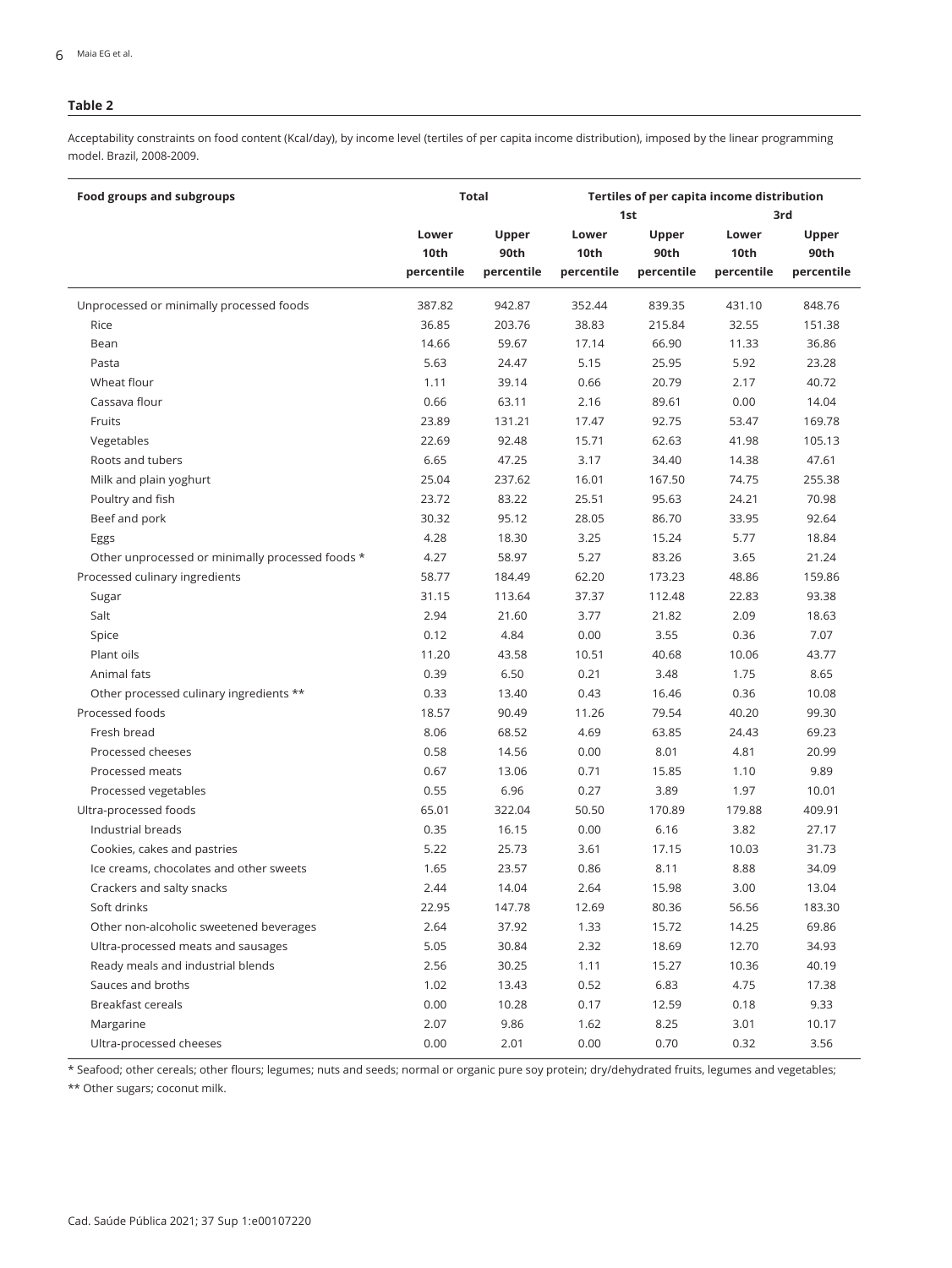## **Results**

About half (48.9%) of the calories in the current diet were from unprocessed or minimally processed foods, 24.3% from processed culinary ingredients, 8.9% from processed foods and 17.8% from ultraprocessed foods. According to income distribution, the relative contribution of unprocessed or minimally processed foods and of processed culinary ingredients in the current diet was greater among low-income strata when compared with the high-income strata (55.3%, compared to 43.4% and 25.4%, compared to 22.8%, respectively), whereas the relative contribution of processed and ultraprocessed foods was greater in the high-income strata (9.5%, compared to 7.5% and 24.3%, compared to 11.8%, respectively) (Table 3).

Three diets were optimized, presenting gradually increased contributions on their nutritional profile. Thus, the third optimized diet met even more the Brazilian dietary guidelines (Table 3). The relative contribution of unprocessed or minimally processed foods gradually increased in the optimized diets from 54.9% to 69.4% (compared to 48.9% from the current diet), the relative contribution of processed foods remained stable (8.9%), whereas the relative contribution of processed culinary ingredients and ultra-processed foods decreased from 18.4% to 12.7% (compared to 24.3% from the current diet) and from 17.8% to 9.1% (compared to 17.8% from the current diet), respectively. A similar scenario was observed in the analysis according to income distribution (Table 3).

For the optimized diets, the nutritional constraints for macronutrients were adequately accepted in the linear programming model. However, it was not possible to find a feasible solution when the constraints for micronutrients were imposed on the linear programming model. The infeasible micronutrients were sodium, calcium, vitamin C and potassium. In this sense, a feasible solution was obtained after relaxing the constraints for these micronutrients in order to improve the nutritional profile of the optimized diets in relation to the current diet (Table 3).

The average cost of the current diet was BRL 3.37 per 2,000Kcal/person/day, ranging from BRL 1.90 for the purchase of unprocessed or minimally processed foods to BRL 0.20 for the purchase of processed culinary ingredients (Table 4). As optimized diets became healthier, their diet cost gradually decreased (from BRL 3.17 to BRL 2.91, compared to BRL 3.37 from the current diet). In the comparison, it represented a decrease of 13.65% (from BRL 3.37 to BRL 2.91) with the changes based on the Brazilian dietary guidelines towards a healthy eating (Table 4). According to income distribution, the current diet cost was lower among low-income strata (BRL 2.62) when compared with high-income strata (BRL 4.17) (Table 4). The cost of optimized diets decreased for both levels of income when comparison with current diet costs, representing a reduction of 5.34% for low-income strata (from BRL 2.51 to BRL 2.48, compared to BRL 2.62 from the current diet) and of 8.15% for high-income strata (from BRL 4.06 to BRL 3.83, compared to BRL 4.17 from the current diet) (Table 4).

The commitment of food budget share from current diet was 11.38% for the total population, being greater among low-income strata (20.2%) when compared with high-income ones (7.96%) (Table 4). Food budget share decreased as the adoption of the Brazilian dietary guidelines were gradually increasing in the optimized diets, especially between the optimized diet 3 and the current diet: -1.55 percentage points (p.p.) for the total population (from 11.38% to 9.83%, a reduction of 13.62%), -1.10p.p. for low-income strata (from 20.2% to 19.1%, a reduction of 5.45%) and -0.65p.p. for highincome strata (from 7.96% to 7.31%, a reduction of 8.17%) (Table 4).

The relative contribution (%) of food subgroups to total energy availability and its cost for the current diet and optimized diets are available on Table 5, both for the total population and for the income distribution.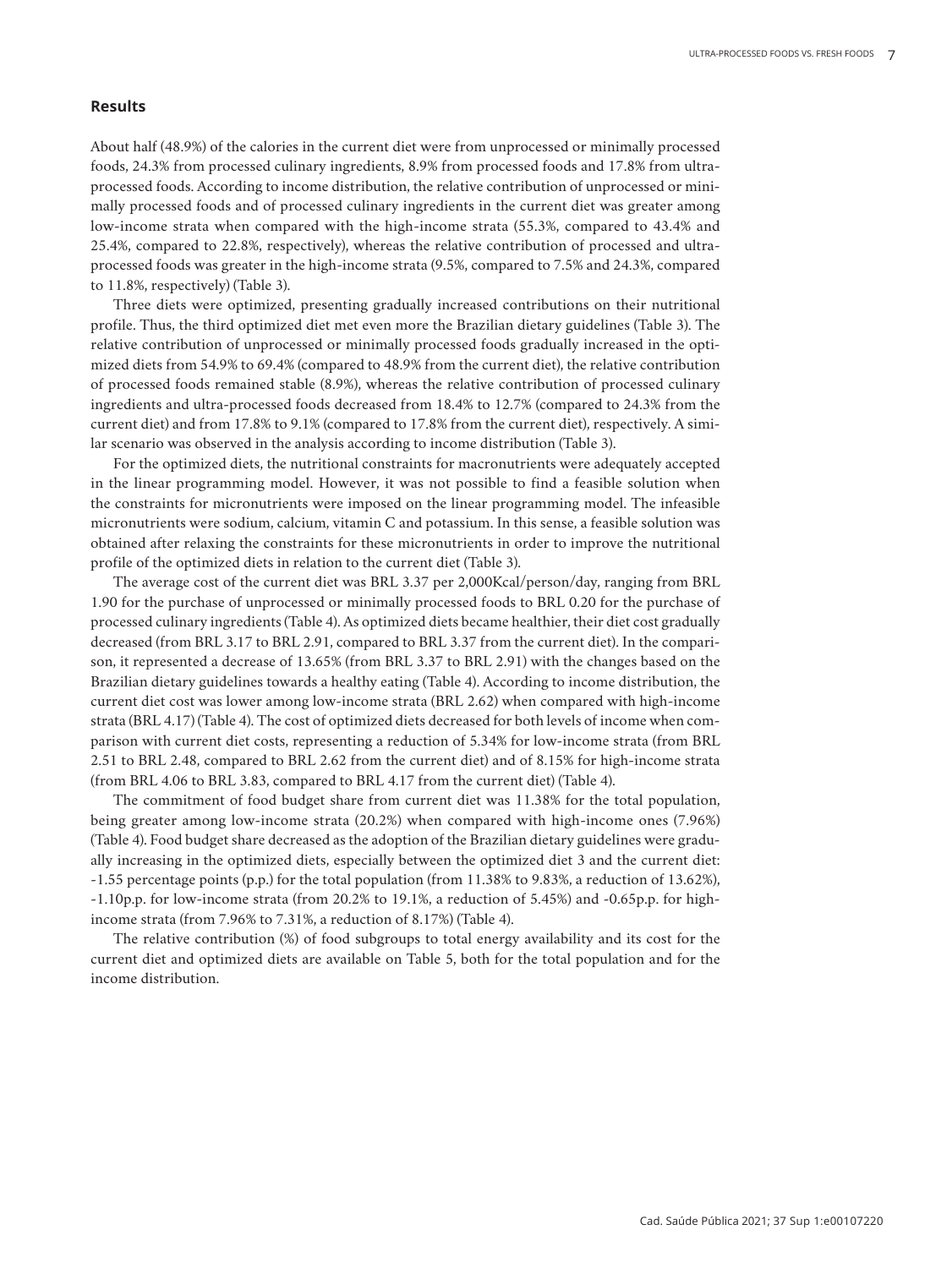Relative contribution (%) of food groups to total energy availability, macro- and micronutrient for the current diet and optimized diets \* by linear programming models, for the total population and for levels of income. Brazil, 2008-2009.

| <b>Variables</b>          |                                   |                   | <b>Total</b>      |                   | Tertiles of per capita income distribution |                   |                   |                   |         |                        |                         |                   |  |  |
|---------------------------|-----------------------------------|-------------------|-------------------|-------------------|--------------------------------------------|-------------------|-------------------|-------------------|---------|------------------------|-------------------------|-------------------|--|--|
|                           |                                   |                   |                   |                   |                                            |                   | $1st$ **          |                   |         |                        | $3rd$ ***               |                   |  |  |
|                           | <b>Optimized diets</b><br>Current |                   |                   | Current           | <b>Optimized diets</b>                     |                   |                   |                   | Current | <b>Optimized diets</b> |                         |                   |  |  |
|                           | diet                              | 1                 | $\overline{2}$    | 3                 | diet                                       | $\mathbf{1}$      | $\overline{2}$    | 3                 | diet    | 1                      | $\overline{\mathbf{2}}$ | з                 |  |  |
| Relative contribution (%) |                                   |                   |                   |                   |                                            |                   |                   |                   |         |                        |                         |                   |  |  |
| of food groups to total   |                                   |                   |                   |                   |                                            |                   |                   |                   |         |                        |                         |                   |  |  |
| energy availability       |                                   |                   |                   |                   |                                            |                   |                   |                   |         |                        |                         |                   |  |  |
| Unprocessed or            | 48.9                              | 54.9              | 60.8              | 69.4 #            | 55.3                                       | 61.5              | 67.7              | $71.9*$           | 43.4    | 46.8                   | 50.2                    | $62.4*$           |  |  |
| minimally processed       |                                   |                   |                   |                   |                                            |                   |                   |                   |         |                        |                         |                   |  |  |
| foods                     |                                   |                   |                   |                   |                                            |                   |                   |                   |         |                        |                         |                   |  |  |
| Processed culinary        | 24.3                              | 18.4              | 16.9              | 12.7              | 25.4                                       | 19.2              | 15.8              | 14.6              | 22.8    | 19.4                   | 19.3                    | 10.3              |  |  |
| ingredients               |                                   |                   |                   |                   |                                            |                   |                   |                   |         |                        |                         |                   |  |  |
| Processed foods           | 8.9                               | 8.9               | 8.9               | 8.9               | 7.5                                        | 7.5               | 7.5               | 7.3               | 9.5     | 9.5                    | 9.5                     | 9.5               |  |  |
| Ultra-processed foods     | 17.8                              | 17.8              | 13.5              | $9.1$ ##          | 11.8                                       | 11.8              | 9.0               | $6.2$ ##          | 24.3    | 24.3                   | 21.1                    | $17.8$ ##         |  |  |
| Macronutrients            |                                   |                   |                   |                   |                                            |                   |                   |                   |         |                        |                         |                   |  |  |
| Carbohydrates (%E)        | 59.1                              | 64.3 ###          | $67.1$ ###        | $72.2$ ###        | 63.3                                       | 66.4 ###          | $70.5$ ###        | $71.9$ ###        | 55.8    | 59.4 ###               | $61.3$ ###              | 69.6 ###          |  |  |
| Free sugars (%E)          | 16.0                              | $9.5$ ###         | $8.4$ ###         | $7.8$ ###         | 16.1                                       | $10.0$ ###        | $9.6$ ###         | $9.0$ ###         | 15.6    | $10.0$ ###             | $10.0$ ###              | $7.9$ ###         |  |  |
| Protein (%E)              | 11.3                              | $10.9$ ###        | $10.8$ ###        | $10.7$ ###        | 10.8                                       | $10.6$ ###        | $10.8$ ###        | $10.9$ ###        | 11.7    | $11.1$ ###             | $11.2$ ###              | $11.3$ ###        |  |  |
| Total fat (%E)            | 29.6                              | 24.8 ###          | $22.2$ ###        | $17.1$ ###        | 25.9                                       | $23.0$ ###        | $18.8$ ###        | $17.2$ ###        | 32.5    | $29.5$ ###             | $27.5$ ###              | $19.1$ ###        |  |  |
| Saturated fat (%E)        | 8.2                               | $6.6$ ###         | $6.0$ ###         | $5.0$ ###         | 6.8                                        | 5.9 ###           | $5.2$ ###         | $4.9$ ###         | 9.4     | $8.2$ ###              | $7.7$ ###               | $6.1$ ###         |  |  |
| Total fiber (g)           | 19.5                              | 31.0 <sup>5</sup> | 31.0 <sup>5</sup> | 31.0 <sup>5</sup> | 20.9                                       | 31.0 <sup>5</sup> | 31.2 <sup>5</sup> | 31.2 <sup>5</sup> | 21.4    | 31.0 <sup>5</sup>      | 31.0 <sup>5</sup>       | 31.0 <sup>5</sup> |  |  |
| Micronutrients            |                                   |                   |                   |                   |                                            |                   |                   |                   |         |                        |                         |                   |  |  |
| Sodium (mg)               | 3,951.2                           | 3,951.0           | 3,320.3           | 3,449.2           | 4,434.0                                    | 3,364.0           | 3,366.0           | 3,717.4           | 3,699.3 | 3,699.0                | 3,154.9                 | 2,910.5           |  |  |
| Calcium (mg)              | 314.0                             | 315.0             | 315.0             | 315.0             | 268.2                                      | 291.6             | 305.3             | 314.4             | 380.6   | 381.0                  | 381.0                   | 381.0             |  |  |
| Iron (mg)                 | 11.7                              | 16.5 §§           | 15.6 §§           | 14.8 §§           | 11.4                                       | 15.1 §§           | 14.3 §§           | 13.6 §§           | 13.4    | 17.9 §§                | 17.1 §§                 | 16.4 §§           |  |  |
| Vitamin C (mg)            | 28.5                              | 41.4              | 43.6              | 44.6              | 21.9                                       | 32.0              | 33.6              | 33.9              | 38.6    | 54.9                   | 55.7                    | 56.7              |  |  |
| Vitamin A (µg)            | 1,115.1                           | 960.0 §§          | 925.6 §§          | 813.4 §§          | 967.5                                      | 861.5 §§          | 904.4 §§          | 913.6 §§          | 1,434.6 | 1,345.4 §§ 1,202.1 §§  |                         | 803.0 §§          |  |  |
| Potassium (mg)            | 1,402.3                           | 1.748.1           | 1,797.9           | 1,848.9           | 1,445.2                                    | 1,819.2 1,882.7   |                   | 1,941.5           | 1,478.5 | 1,715.5                | 1,745.0                 | 1,798.0           |  |  |

\* These diets explicit three gradual situations of approximation to the Brazilian dietary guidelines recommendations (increasing from 1 to 3). For further information, see the Methods section;

\*\* Strata from the first tertile of per capita income distribution (BRL 389.80 per month; n = 262 strata);

\*\*\* Strata from third tertile of per capita income distribution (BRL 1,570.60 per month; n = 146 strata);

# Average acquisition of the unprocessed or minimally processed food group in its fifth quintile of the relative contribution – largest acquisition;

## Average acquisition of the ultra-processed food group in its first quintile of the relative contribution – lowest acquisition;

### According to the World Health Organization 40;

§ According to the U.S. Institute of Medicine 41;

§§ Derived from the estimated average requirement 41,42,43.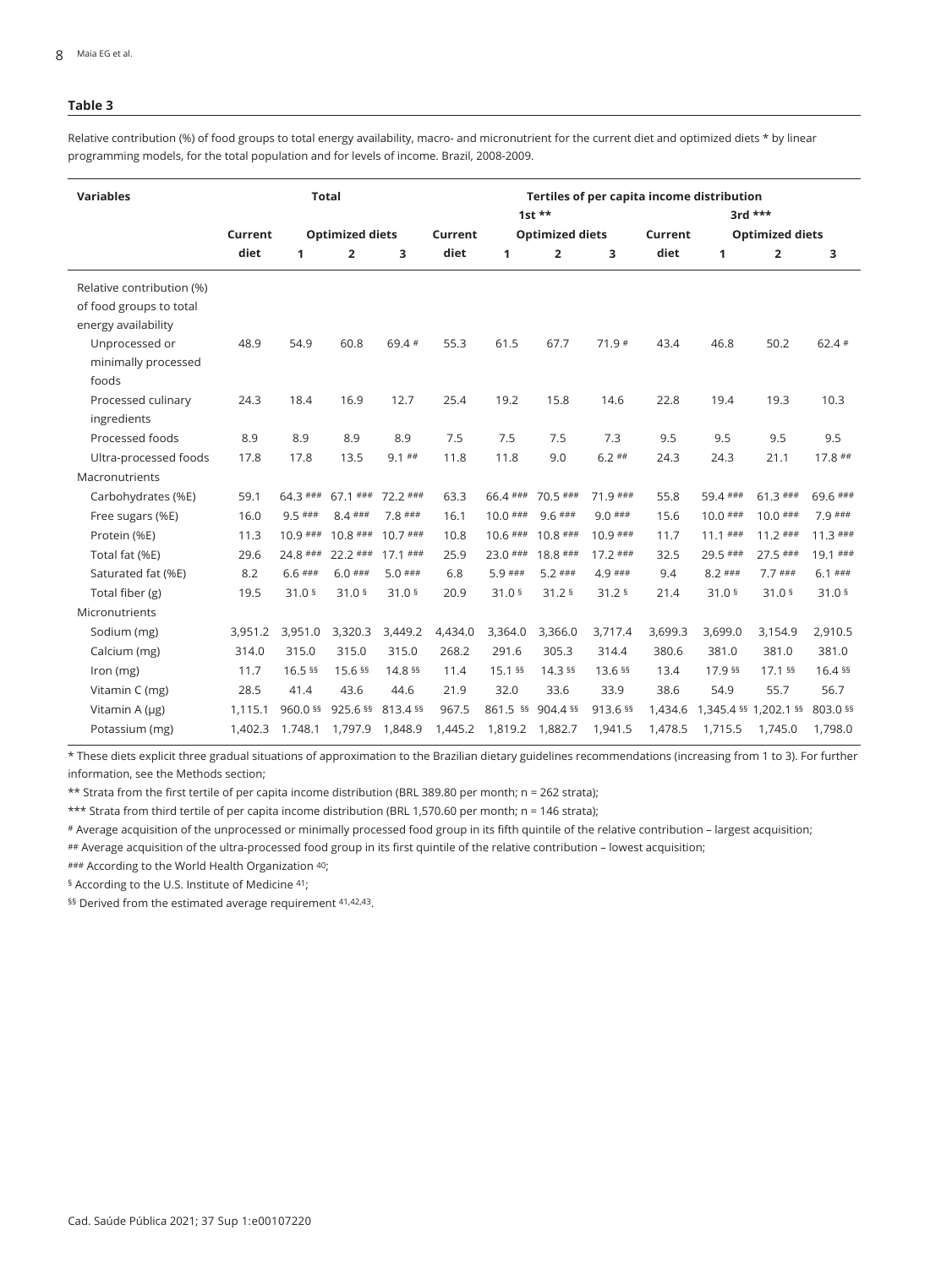Cost (BRL per 2,000Kcal/person/day) of food groups and commitment of income for the current diet and optimized diets \* by linear programming models, for the total population and for levels of income. Brazil, 2008-2009.

| Variáveis                                      | <b>Total</b> |       |                        |      |                             | Tertiles of per capita income distribution<br>$1st**$<br>$3rd$ *** |       |                        |       |                          |              |                        |                |      |                             |
|------------------------------------------------|--------------|-------|------------------------|------|-----------------------------|--------------------------------------------------------------------|-------|------------------------|-------|--------------------------|--------------|------------------------|----------------|------|-----------------------------|
|                                                | Cur-         |       | <b>Optimized diets</b> |      | <b>Delta</b>                | Cur-                                                               |       | <b>Optimized diets</b> |       | <b>Delta</b>             | Cur-         | <b>Optimized diets</b> |                |      | <b>Delta</b>                |
|                                                | rent<br>diet | 1     | $\overline{2}$         | 3    | $(3$ -cur-<br>rent<br>diet) | rent<br>diet                                                       | 1     | $\overline{2}$         | 3     | (3-cur-<br>rent<br>diet) | rent<br>diet | 1                      | $\overline{2}$ | 3    | $(3$ -cur-<br>rent<br>diet) |
| Diet cost (BRL)                                |              |       |                        |      |                             |                                                                    |       |                        |       |                          |              |                        |                |      |                             |
| Unprocessed<br>or minimally<br>processed foods | 1.90         | 1.81  | 1.94                   | 2.07 | 0.17                        | 1.71                                                               | 1.68  | 1.78                   | 1.85  | 0.14                     | 2.09         | 2.07                   | 2.17           | 2.34 | 0.25                        |
| Processed<br>culinary<br>ingredients           | 0.20         | 0.16  | 0.15                   | 0.12 | $-0.08$                     | 0.18                                                               | 0.15  | 0.13                   | 0.12  | $-0.06$                  | 0.22         | 0.20                   | 0.19           | 0.12 | $-0.10$                     |
| Processed foods                                | 0.36         | 0.34  | 0.34                   | 0.35 | $-0.01$                     | 0.26                                                               | 0.25  | 0.26                   | 0.26  | $-0.01$                  | 0.45         | 0.43                   | 0.44           | 0.41 | $-0.04$                     |
| Ultra-processed<br>foods                       | 0.92         | 0.86  | 0.63                   | 0.37 | $-0.54$                     | 0.47                                                               | 0.43  | 0.35                   | 0.26  | $-0.21$                  | 1.41         | 1.37                   | 1.18           | 0.95 | $-0.45$                     |
| Total                                          | 3.37         | 3.17  | 3.06                   | 2.91 | $-0.46$                     | 2.62                                                               | 2.51  | 2.50                   | 2.48  | $-0.14$                  | 4.17         | 4.06                   | 3.98           | 3.83 | $-0.34$                     |
| Food budget share<br>(% )                      | 11.38        | 10.72 | 10.33                  | 9.83 | $-1.55$                     | 20.20                                                              | 19.33 | 19.28                  | 19.10 | $-1.10$                  | 7.96         | 7.76                   | 7.61           | 7.31 | $-0.65$                     |

\* These diets explicit three gradual situations of approximation to the Brazilian Dietary Guidelines (increasing from 1 to 3). For further information, see the *Methods* section;

\*\* Strata from first tertile of per capita income distribution (BRL 389.8 per month; n = 262 strata);

\*\*\* Strata from third tertile of per capita income distribution (BRL 1,570.6 per month; n = 146 strata).

#### **Discussion**

This is the first study to analyze the economic impact of the NOVA food classification system on Brazilian household budget. Based on the current population diet, three healthier diets were optimized by linear programming according to the Brazilian dietary guidelines, respecting nutritional constraints and acceptability. These optimized diets involved a gradual increase in the contribution of unprocessed or minimally processed foods, a reduction or stability of culinary ingredients and processed foods, and a gradual reduction of ultra-processed foods. The current diet cost (BRL 3.37 per 2,000Kcal/person/day) was lower in low-income strata (BRL 2.62) than in high-income ones (BRL 4.17). Regardless of income distribution, diet cost and the food budget share decreased with the adoption of the Brazilian dietary guidelines.

The Brazilian dietary guidelines do not provide quantitative recommendations for food group consumption, but offer a more holistic approach to a healthier eating 20. The greater advantage of this approach remains in the direct communication with the entire population, since no technical knowledge is necessary to apply the guidelines and benefit from it. As a result, individuals accessing the guidelines probably see this kind of recommendation as something closer to reality and thus, something feasible 21. Our study is based on the core guidelines on how to choose foods: "*(i) make natural or minimally processed foods the basis of your diet (mainly of plant origin), (ii) use oils, fats, salt, and sugar in small amounts for seasoning and cooking foods, and to create culinary preparations, (iii) limit the use of processed foods, consuming them in small amounts as ingredients in culinary preparations or as part of meals, based on natural or minimally processed foods, and (iv) avoid ultra-processed foods*" 6 (p. 11).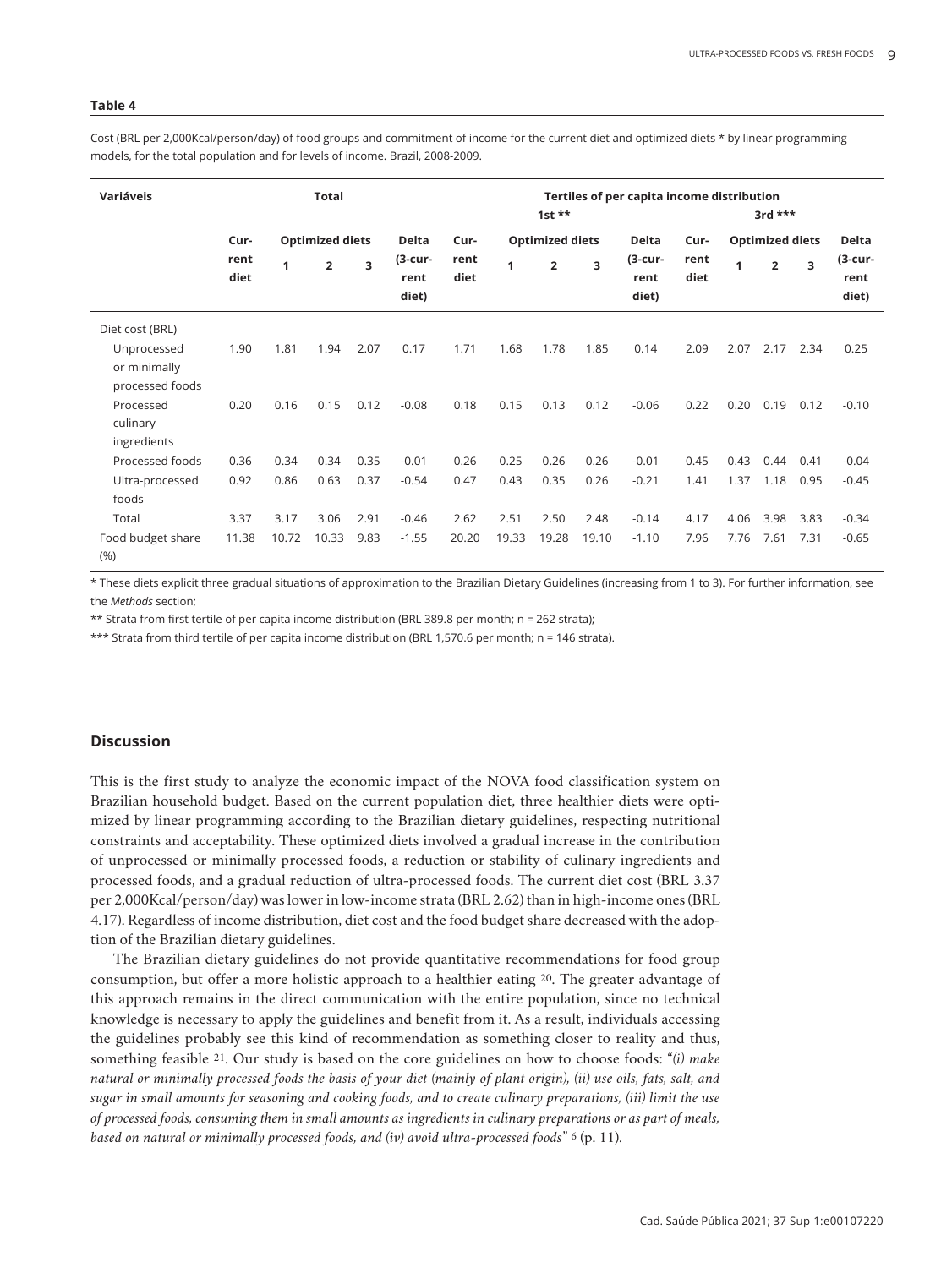Relative contribution (%) of food subgroups to total energy availability and its cost (BRL per 2,000Kcal/person/day) for the current diet and optimized diets \*, estimated for the total population and for levels of income. Brazil, 2008-2009.

| Relative contribution (%) of<br>food subgroups to total energy |                                   | <b>Total</b> |                |       |         | Tertiles of per capita income distribution<br>3rd *** |                |       |       |              |                         |       |  |  |
|----------------------------------------------------------------|-----------------------------------|--------------|----------------|-------|---------|-------------------------------------------------------|----------------|-------|-------|--------------|-------------------------|-------|--|--|
| availability                                                   | <b>Optimized diets</b><br>Current |              |                |       | Current | 1st $**$<br><b>Optimized diets</b><br>Current         |                |       |       |              | <b>Optimized diets</b>  |       |  |  |
|                                                                | diet                              | 1            | $\overline{2}$ | 3     | diet    | 1                                                     | $\overline{2}$ | 3     | diet  | $\mathbf{1}$ | $\overline{\mathbf{2}}$ | 3     |  |  |
| Unprocessed or minimally processed                             |                                   |              |                |       |         |                                                       |                |       |       |              |                         |       |  |  |
| foods                                                          |                                   |              |                |       |         |                                                       |                |       |       |              |                         |       |  |  |
| Rice                                                           | 14.94                             | 16.79        | 18.61          | 22.34 | 17.38   | 14.00                                                 | 16.21          | 15.51 | 12.59 | 14.82        | 16.18                   | 23.85 |  |  |
| Bean                                                           | 5.30                              | 10.19        | 10.16          | 10.19 | 7.09    | 11.33                                                 | 11.35          | 11.40 | 3.83  | 6.29         | 6.29                    | 6.29  |  |  |
| Pasta                                                          | 2.41                              | 2.17         | 2.38           | 2.75  | 2.51    | 2.43                                                  | 2.67           | 3.00  | 2.39  | 2.23         | 2.31                    | 3.88  |  |  |
| Wheat flour                                                    | 2.14                              | 1.85         | 1.98           | 2.25  | 1.28    | 1.17                                                  | 1.29           | 1.44  | 2.55  | 2.35         | 2.38                    | 3.99  |  |  |
| Cassava flour                                                  | 2.93                              | 4.02         | 5.46           | 7.29  | 6.16    | 10.78                                                 | 12.62          | 14.92 | 0.80  | 0.79         | 0.87                    | 1.56  |  |  |
| Fruits                                                         | 2.49                              | 4.16         | 4.28           | 4.36  | 2.00    | 3.35                                                  | 3.49           | 3.50  | 3.17  | 5.17         | 5.25                    | 5.25  |  |  |
| Vegetables                                                     | 0.80                              | 1.20         | 1.34           | 1.34  | 0.60    | 0.88                                                  | 0.92           | 0.93  | 0.99  | 1.51         | 1.51                    | 1.51  |  |  |
| Roots and tubers                                               | 1.10                              | 1.21         | 1.40           | 1.72  | 0.83    | 0.87                                                  | 0.97           | 1.09  | 1.25  | 1.30         | 1.59                    | 1.88  |  |  |
| Milk and plain yoghurt                                         | 4.56                              | 3.84         | 3.96           | 3.98  | 3.61    | 3.04                                                  | 3.26           | 3.42  | 5.06  | 4.90         | 5.39                    | 5.76  |  |  |
| Poultry and fish                                               | 4.21                              | 2.18         | 2.13           | 2.12  | 5.03    | 3.31                                                  | 3.28           | 3.36  | 3.50  | 2.07         | 2.07                    | 2.07  |  |  |
| Beef and pork                                                  | 5.07                              | 2.68         | 2.69           | 2.68  | 4.73    | 3.18                                                  | 3.17           | 3.27  | 5.10  | 2.99         | 2.99                    | 2.99  |  |  |
| Eggs                                                           | 0.71                              | 0.55         | 0.54           | 0.58  | 0.66    | 0.57                                                  | 0.62           | 0.69  | 0.73  | 0.57         | 0.53                    | 0.40  |  |  |
| Other unprocessed or minimally                                 | 2.28                              | 4.02         | 5.88           | 7.76  | 3.47    | 6.59                                                  | 7.82           | 9.33  | 1.40  | 1.78         | 2.79                    | 2.91  |  |  |
| processed foods #                                              |                                   |              |                |       |         |                                                       |                |       |       |              |                         |       |  |  |
| Processed culinary ingredients                                 |                                   |              |                |       |         |                                                       |                |       |       |              |                         |       |  |  |
| Sugar                                                          | 11.61                             | 6.21         | 6.21           | 6.21  | 13.54   | 7.58                                                  | 7.64           | 7.77  | 9.40  | 5.26         | 6.29                    | 4.55  |  |  |
| Salt                                                           | 0.00                              | 0.00         | 0.00           | 0.00  | 0.00    | 0.00                                                  | 0.00           | 0.00  | 0.00  | 0.00         | 0.00                    | 0.00  |  |  |
| Spice                                                          | 0.04                              | 0.03         | 0.03           | 0.04  | 0.02    | 0.02                                                  | 0.02           | 0.03  | 0.05  | 0.05         | 0.05                    | 0.06  |  |  |
| Plant oils                                                     | 11.21                             | 10.88        | 9.20           | 5.04  | 10.31   | 10.11                                                 | 6.54           | 5.15  | 11.92 | 12.76        | 11.63                   | 4.53  |  |  |
| Animal fats                                                    | 0.77                              | 0.63         | 0.65           | 0.58  | 0.47    | 0.42                                                  | 0.46           | 0.48  | 0.91  | 0.83         | 0.77                    | 0.52  |  |  |
| Other processed culinary                                       | 0.71                              | 0.65         | 0.76           | 0.80  | 1.00    | 1.04                                                  | 1.15           | 1.16  | 0.54  | 0.54         | 0.55                    | 0.67  |  |  |
| ingredients ##                                                 |                                   |              |                |       |         |                                                       |                |       |       |              |                         |       |  |  |
| Processed foods                                                |                                   |              |                |       |         |                                                       |                |       |       |              |                         |       |  |  |
| Fresh bread                                                    | 6.62                              | 7.08         | 7.05           | 6.89  | 5.77    | 6.01                                                  | 5.89           | 5.60  | 6.62  | 7.14         | 7.10                    | 7.75  |  |  |
| Processed cheeses                                              | 1.03                              | 0.78         | 0.76           | 0.79  | 0.47    | 0.41                                                  | 0.45           | 0.49  | 1.66  | 1.28         | 1.15                    | 0.72  |  |  |
| Processed meats                                                | 0.91                              | 0.68         | 0.63           | 0.63  | 1.04    | 0.86                                                  | 0.92           | 0.97  | 0.78  | 0.59         | 0.53                    | 0.20  |  |  |
| Processed vegetables                                           | 0.32                              | 0.34         | 0.44           | 0.57  | 0.22    | 0.21                                                  | 0.24           | 0.27  | 0.42  | 0.47         | 0.70                    | 0.81  |  |  |

(continues)

However, transforming these recommendations in numeric parameters is a complex task that could be conducted in multiple ways. Since the Brazilian dietary guidelines has a qualitative proposal, international nutritional parameters were necessary to complement our analysis. In this sense, the main concern of our study was to provide alternatives that gradually reduce the gap between the current diet and the guidelines that are also feasible and acceptable by the population. The adoption of a plant-based diet could be difficult for many people, since it may require significant changes in food consumption and behavior 22. Analogous reasoning can also be applied to the considerable reduction or even removal of ultra-processed foods from the population diet. Thus, we chose to obtain the guiding parameters of the estimated diets direct from the Brazilian population, considering cultural and traditional factors, which could strongly affect food choices 23. For such a purpose, the linear programming models were optimized to satisfy acceptability constraints, limited between the 10th and the 90th percentiles of the per capita energy distribution of each food in the total population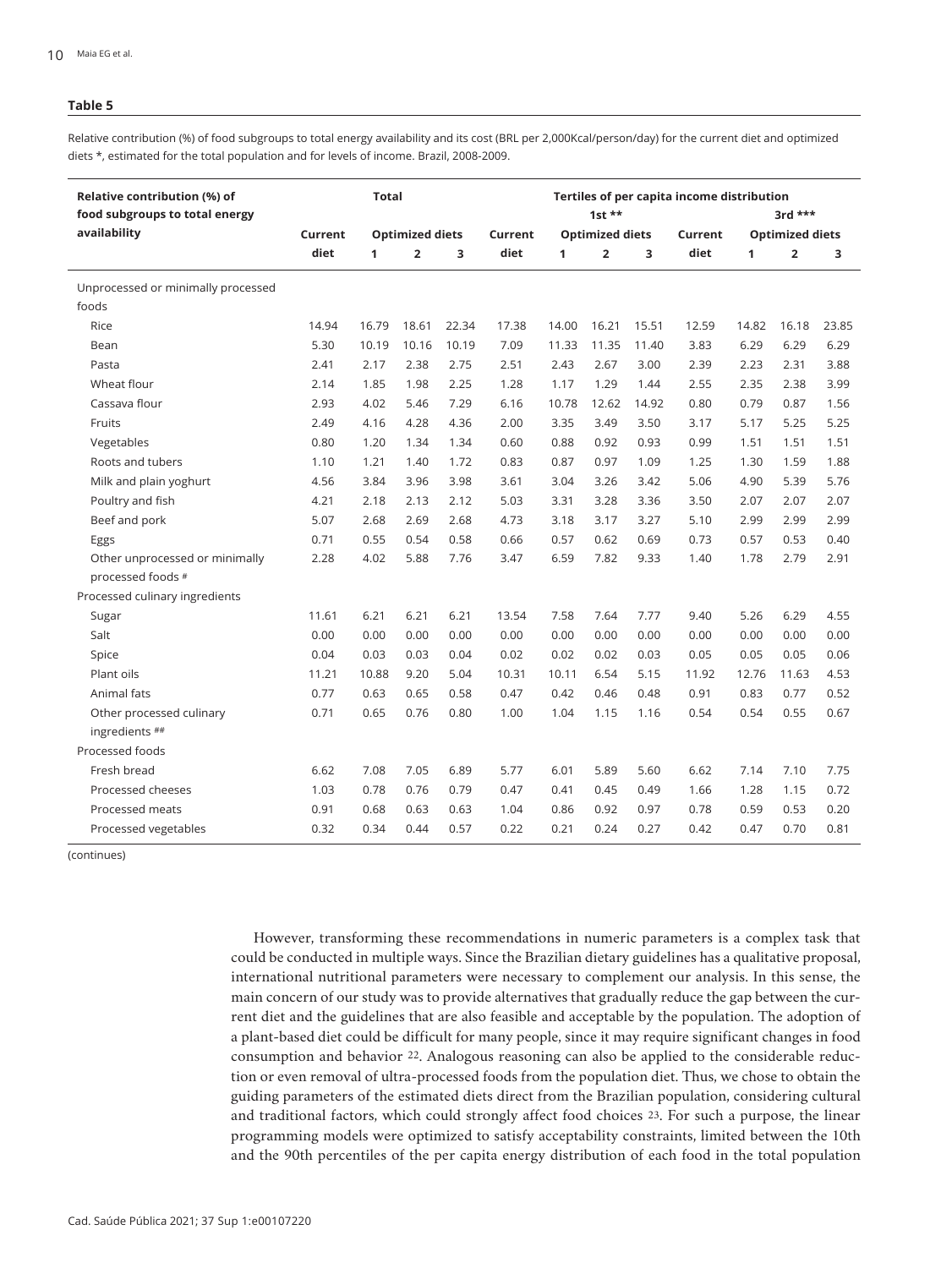#### **Table 5 (continued)**

| Relative contribution (%) of<br>food subgroups to total energy |                                   | Total |                |         | Tertiles of per capita income distribution<br>$1st$ ** |                        |                |         |                        |      | $3rd$ ***      |      |  |
|----------------------------------------------------------------|-----------------------------------|-------|----------------|---------|--------------------------------------------------------|------------------------|----------------|---------|------------------------|------|----------------|------|--|
| availability                                                   | <b>Optimized diets</b><br>Current |       |                | Current |                                                        | <b>Optimized diets</b> |                | Current | <b>Optimized diets</b> |      |                |      |  |
|                                                                | diet                              | 1     | $\overline{2}$ | 3       | diet                                                   | 1                      | $\overline{2}$ | 3       | diet                   | 1    | $\overline{2}$ | 3    |  |
| Ultra-processed foods                                          |                                   |       |                |         |                                                        |                        |                |         |                        |      |                |      |  |
| Industrial breads                                              | 1.20                              | 2.37  | 2.39           | 2.40    | 0.46                                                   | 0.53                   | 0.56           | 0.56    | 2.05                   | 4.02 | 4.02           | 4.02 |  |
| Cookies, cakes and pastries                                    | 3.20                              | 5.22  | 2.83           | 1.13    | 2.23                                                   | 3.17                   | 2.34           | 0.75    | 4.19                   | 5.88 | 2.77           | 2.01 |  |
| Ice creams, chocolates and other                               | 2.07                              | 0.74  | 0.29           | 0.29    | 0.82                                                   | 0.63                   | 0.54           | 0.32    | 3.46                   | 1.54 | 1.54           | 1.54 |  |
| sweets                                                         |                                   |       |                |         |                                                        |                        |                |         |                        |      |                |      |  |
| Crackers and salty snacks                                      | 1.58                              | 2.59  | 2.84           | 2.87    | 1.88                                                   | 3.51                   | 2.42           | 2.15    | 1.43                   | 2.00 | 2.52           | 2.88 |  |
| Soft drinks                                                    | 1.63                              | 0.42  | 0.43           | 0.42    | 0.88                                                   | 0.53                   | 0.39           | 0.29    | 2.23                   | 1.01 | 1.01           | 1.01 |  |
| Other non-alcoholic sweetened                                  | 0.53                              | 0.38  | 0.26           | 0.07    | 0.23                                                   | 0.20                   | 0.20           | 0.20    | 0.88                   | 0.72 | 0.37           | 0.37 |  |
| beverages                                                      |                                   |       |                |         |                                                        |                        |                |         |                        |      |                |      |  |
| Ultra-processed meats and                                      | 2.48                              | 0.67  | 0.67           | 0.67    | 1.53                                                   | 0.65                   | 0.32           | 0.35    | 3.22                   | 1.65 | 1.65           | 1.65 |  |
| sausages                                                       |                                   |       |                |         |                                                        |                        |                |         |                        |      |                |      |  |
| Ready meals and industrial blends                              | 2.18                              | 3.89  | 2.41           | 0.34    | 1.06                                                   | 1.08                   | 1.00           | 0.69    | 3.46                   | 5.33 | 5.33           | 3.13 |  |
| Sauces and broths                                              | 0.41                              | 0.34  | 0.28           | 0.17    | 0.18                                                   | 0.16                   | 0.17           | 0.17    | 0.60                   | 0.52 | 0.37           | 0.25 |  |
| Breakfast cereals                                              | 0.67                              | 0.51  | 0.35           | 0.02    | 0.96                                                   | 0.69                   | 0.55           | 0.22    | 0.57                   | 0.55 | 0.44           | 0.03 |  |
| Margarine                                                      | 1.78                              | 0.62  | 0.62           | 0.62    | 1.56                                                   | 0.64                   | 0.49           | 0.49    | 2.00                   | 0.91 | 0.90           | 0.90 |  |
| Ultra-processed cheeses                                        | 0.12                              | 0.09  | 0.09           | 0.09    | 0.03                                                   | 0.03                   | 0.03           | 0.03    | 0.22                   | 0.18 | 0.14           | 0.04 |  |

\* Optimized diets by linear programming models. These diets explicit three gradual situations of approximation to the Brazilian dietary guidelines (increasing from 1 to 3). For further information, see the Methods section;

\*\* Strata from first tertile of per capita income distribution (BRL 389.8 per month; n = 262 strata);

\*\*\* Strata from third tertile of per capita income distribution (BRL 1,570.6 per month; n = 146 strata);

# Seafood; other cereals; other flours; legumes; nuts and seeds; normal or organic pure soy protein; dry/dehydrated fruits, legumes and vegetables; ## Other sugars; coconut milk.

and for levels of per capita income distribution (tertiles). Moreover, threshold levels of contribution of unprocessed or minimally processed foods and decrease of contribution of ultra-processed foods were based on levels of consumption for these groups have proven feasibility, considering that they are already adopted by about one out of five individuals in the country. It is worth mentioning that studies investigating effective food consumption data (based on 24h dietary recall or food record) suggested that even more aggressive limits for the contribution of ultra-processed foods in the diet could be feasible (about 2%) 24. However, we chose for the conservative approach, since we are modeling different kind of data (food purchases for household consumption for 7 days). Models with more aggressive threshold levels were estimated and reinforced our results (data not shown).

The impossibility to find a feasible solution when the constraints for micronutrients were imposed means that changes more aggressive than the one allowed here would be necessary to satisfy these constrains. However, when working with dietary guideline parameters estimated directly based on the Brazilian population, our results identified a feasible improvement in the nutritional profile. Besides, the international recommendations have been met to the maximum, since the Brazilian dietary guidelines do not provide quantitative recommendations for nutrients (macro or micro).

The relationship between diet cost and the adoption of healthy diets has been intensely studied worldwide 8,9. In a nationally representative sample of French adults (20-79 years), the diet cost increased for most individuals after reaching nutritional adequacy, and less adequate diets were associated with lower income individuals 9. A representative sample of Japanese adults (20 or more years) also showed that the diet cost was inversely associated with dietary energy density. Lower diet cost was associated with a lower intake of vegetables, fruits, fish, meat and dairy products, and a higher intake of grain, eggs, fats and oils 8. Unlike developed countries, where healthy diets are considerably more expensive than unhealthy diets, our results showed that Brazilian dietary guidelines could be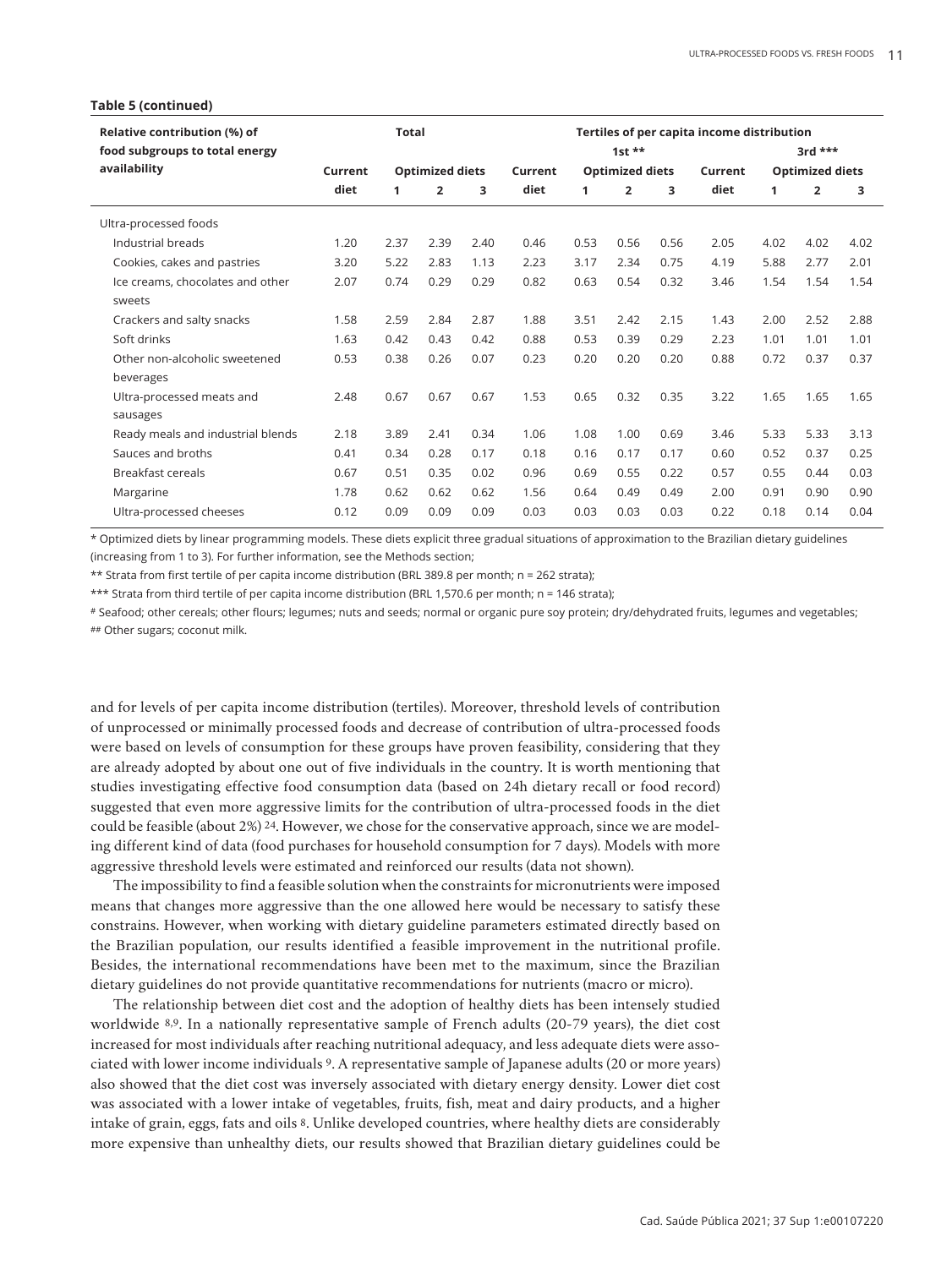adopted without compromising the total cost of the diet. Although this is the first study to analyze the economic impact on families related to the adoption of the most recent Brazilian dietary guidelines, evidence suggesting that Brazilian traditional diets based on rice and beans can help achieve these recommendations without increasing costs has already been available for a few years 10. The data of our study complement this information, showing that the greater the consumption of unprocessed or minimally processed foods (with the exception of foods of animal origin) with the reduction of the consumption of ultra-processed foods, the lower the diet cost for the population and the better the nutritional composition of the diet.

The inverse relationship between income and food budget share is known for more than a century 25 and has been demonstrated in low, middle and high-income countries. Our results also reinforce this relationship, since the population in the first tertile of per capita income distribution compromises their budget more than two times the ones from the third tertile (20.2%, compared to 7.96%, respectively). This scenario favors the exposure of the lower income population to unhealthy eating practices that added to limited access to health services result in a disproportionate increase in the burden of obesity and associated NCD in this population 26,27. According to our study, incorporating the Brazilian dietary guidelines to current diet would benefit more low-income population strata (food budget share decreased 1.10p.p.) than high-income population strata (food budget share decreased 0.65p.p.). Thus, the viability of adopting the Brazilian dietary guideline emerges as an important tool for improving diet without increasing the cost and contributing to the reduction of these health inequities.

Although our results demonstrate the viability of Brazilian dietary guidelines, this is conditioned to other environmental factors such as availability, accessibility of retail food stores, the rapidity in the consumption of no-cook meals, the aggressive advertising and marketing of brands and others 28,29. Changes in the price scenario presented in this work may also make the Brazilian dietary guidelines unfeasible. The WHO has encouraged action to change the food prices to improve population diet 3. Three common pricing strategies may be adopted by the governments: (i) exemption of selected goods from a tax, (ii) taxes on specific foods, and (iii) subsidies or voucher systems targeted to high-risk groups 30,31. Recently, the strategy most practiced has been the sugary drinks tax, since it is an easily defined category of products that are energy-dense and nutrient-poor, but with healthier substitutes 32,33. However, Brazil is going the opposite way, often subsiding the production of ultra-processed foods with generous fiscal incentives 34,35. For instance, since 1990, tax exemptions have been granted by the Brazilian government to the big soda industry, totaling an exemption of about USD 2.0 billion of tax in little less than three decades 35,36. Several bills aiming at correcting this scenario are currently under discussion on the Brazilian National Congress (such as *Bill n. 8,541/2017* 37), but with strong opposition from the big food and soda industries, which often finance groups of Federal Legislators 38.

Some limitations of our study should be cited. First, although the Brazilian dietary guidelines do not provide quantitative recommendations for macro- and micronutrients, these international recommendations were used to guarantee the variety of foods in the optimized diets. According to Brazilian dietary guidelines, varieties within the same food group imply not only the diversity of flavors, aromas, colors and textures of the food and the supply of nutrients, but are also indispensable to accommodate regional and personal preferences 20. Second, only food and beverages purchased for household consumption were analyzed, since data of food consumption away from home was not available with sufficient information (most registers involved aggregated items – such as "fast food meal" or "breakfast buffet"– without specific details on weights or the specific foods). However, in 2008-2009, household food consumption responded by about 70% of total food consumption 14 and about 84% of the calories consumed among Brazilians 39. Therefore, such fraction has been enough to provide information with good validity. Last, income levels were defined according to per capita income levels. This approach has the advantage of its simplicity and widespread use in similar studies; however, it prevents considering differences in the demographic composition of the strata.

The results showed that Brazilian population could meet the Brazilian dietary guidelines with the improvement of their diet quality and a lower diet cost. Regardless of household income, the diet cost decreased with the adoption of the Brazilian dietary guideline. Although small changes in food prices do not tend to invalidate our conclusions, more acute variations (especially in relative prices) could. Thus, food price surveillance and policies capable to preserve economic advantage related to healthy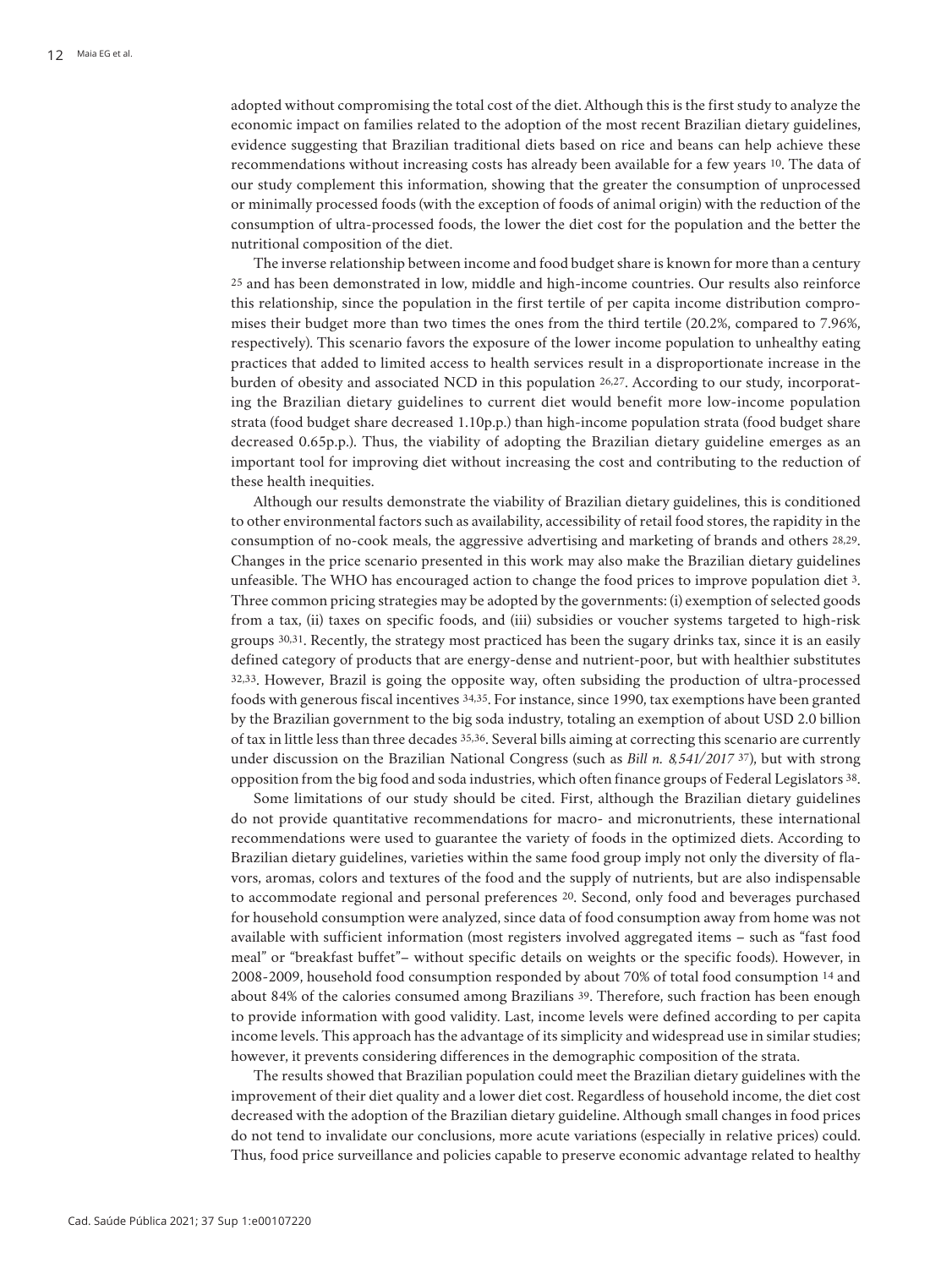eating practices are necessary to ensure the current viability of the Brazilian dietary guidelines for the coming years. Food price surveillance (of healthy and unhealthy foods) is required not only to guide future public actions, but also to indicate to the population more affordable ways to engage in healthy eating practices.

#### **Contributors**

E. G. Maia and R. M. Claro conceptualized the study, performed the statistical analysis, data interpretation, drafted and reviewed the manuscript. C. M. Passos, F. S. Granado and R. B. Levy participated in data interpretation and reviewed the manuscript critically for important intellectual content.

# **Additional informations**

ORCID: Emanuella Gomes Maia (0000-0001-6655- 0230); Camila Mendes dos Passos (0000-0003- 1230-2500); Fernanda Serra Granado (0000-0002- 5397-2685); Renata Bertazzi Levy (0000-0001- 5388-7002); Rafael Moreira Claro (0000-0001- 9690-575X).

# **Acknowledgments**

This study was supported by Brazilian National Research Council (CNPq; grant numbers 309293/2016-2 and 407331/2016-6), Minas Gerais State Research Foundation (FAPEMIG; grant numbers APQ-02329-15 – 01/2015 and PPM-00325- 17 – 02/2017), the International Development Research Centre (IDRC; project ID – 108166) and the Brazilian Graduate Studies Coordinating Board (CAPES; finance code 001). The funding agencies had no role in the design, analysis or writing of this article.

#### **References**

- 1. World Health Organization. Noncommunicable diseases country profiles – 2018. Geneva: World Health Organization; 2019.
- 2. Institute for Health Metrics and Evaluation. GBD compare. https://vizhub.healthdata.org/ gbd-compare/ (accessed on 20/Jan/2019).
- 3. World Health Organization. Fiscal policies for diet and prevention of noncommunicable diseases. Geneva: World Health Organization; 2019.
- 4. Food and Agriculture Organization of the United Nations. Food-based dietary guidelines. http://www.fao.org/nutrition/educa tion/food-dietary-guidelines (accessed on 21/ Feb/2019).
- 5. Food and Agriculture Organization of the United Nations. Food-based dietary guidelines – Brazil. http://www.fao.org/nutrition/ education/food-based-dietary-guidelines/re gions/countries/brazil/en/ (accessed on 09/ Apr/2020).
- 6. Monteiro CA, Cannon G, Moubarac JC, Levy RB, Louzada MLC, Jaime PC. The UN decade of nutrition: the NOVA food classification and the trouble with ultra-processing. Public Health Nutr 2017; 21:5-17.
- 7. Glanz K, Sallis JF, Saelens BE, Frank LD. Healthy nutrition environments: concepts and measures. Am J Health Promot 2005; 19:330-3.
- 8. Okubo H, Murakami K, Sasaki S. Monetary value of self-reported diets and associations with sociodemographic characteristics and dietary intake among Japanese adults: analysis of nationally representative surveys. Public Health Nutr 2016; 19:3306-18.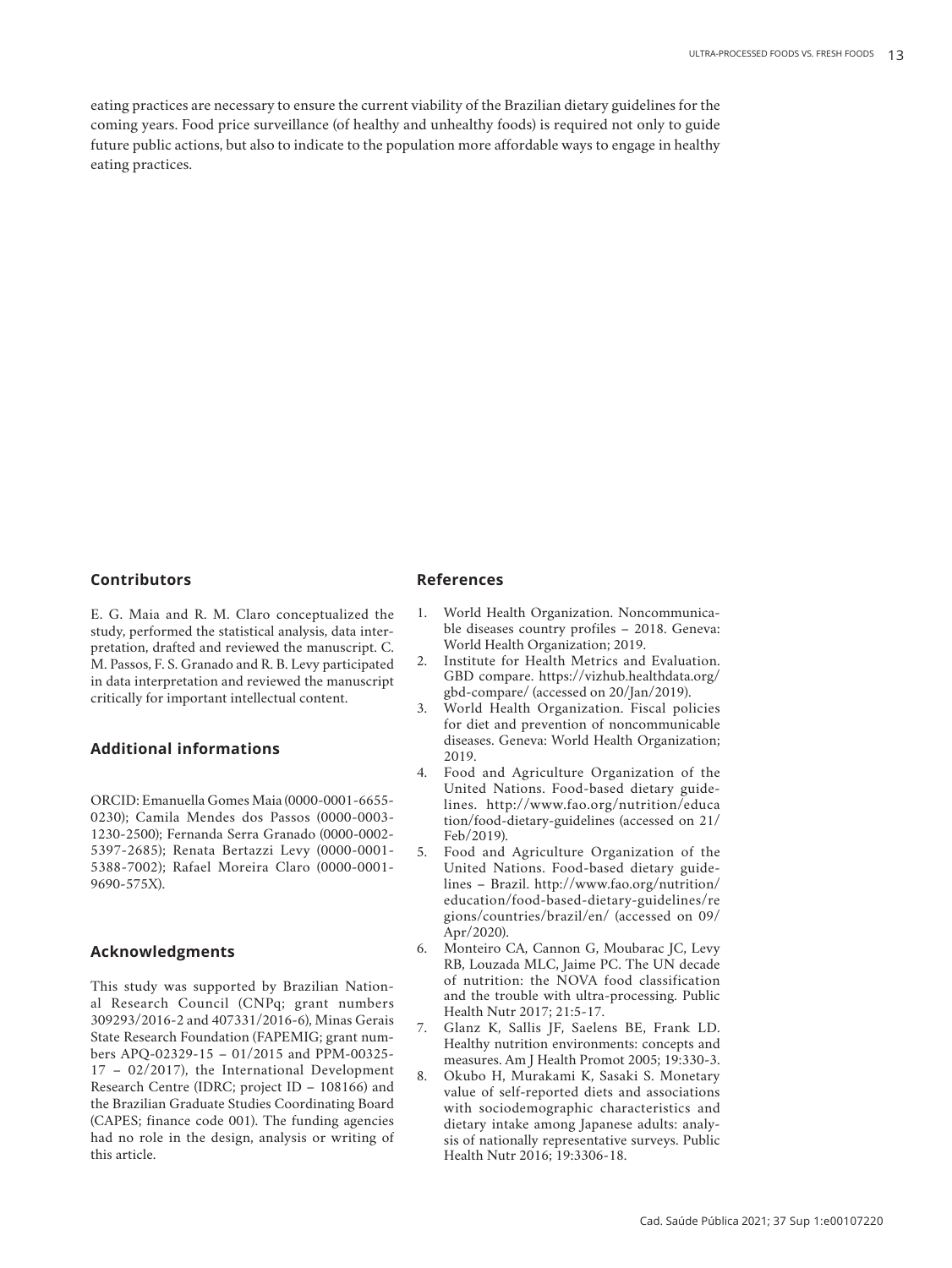- 9. Maillot M, Vieux F, Delaere F, Lluch A, Dar mon N. Dietary changes needed to reach nu tritional adequacy without increasing diet cost according to income: an analysis among French adults. PLoS One 2017; 12:e0174679.
- 10. Claro RM, Maia EG, Costa BVL, Diniz DP. Preço dos alimentos no Brasil: prefira prepa rações culinárias a alimentos ultraprocessados. Cad Saúde Pública 2016; 32:e00104715.
- 11. Parlesak A, Tetens I, Dejgard J, Smed S, Ga brijelcic B, Rayner M, et al. Use of linear pro gramming to develop cost-minimized nutri tionally adequate health promoting food bas kets. PLoS One 2016; 11:e0163411.
- 12. Akhter N, Saville N, Shrestha B, Manandhar DS, Osrin D, Costello A, et al. Change in cost and affordability of a typical and nutritionally adequate diet among socio-economic groups in rural Nepal after the 2008 food price crisis. Food Secur 2018; 10:615-29.
- 13. Nykänen E-PA, Dunning HE, Aryeetey RNO, Robertson A, Parlesak A. Nutritionally opti mized, culturally acceptable, cost-minimized diets for low income Ghanaian families using linear programming. Nutrients 2018; 10:461.
- 14. Instituto Brasileiro de Geografia e Estatísti ca. Pesquisa de Orçamentos Familiares 2008- 2009: aquisição alimentar domiciliar per capi ta. Rio de Janeiro: Instituto Brasileiro de Geo grafia e Estatística; 2010.
- 15. Pereira RA, Souza AM, Duffey KJ, Sichieri R, Popkin BM. Beverages consumption in Brazil: results from the first National Dietary Survey. Public Health Nutr 2015; 18:1164-72.
- 16. Instituto Brasileiro de Geografia e Estatística. Estudo Nacional da Despesa Familiar: consu mo alimentar e despesas das famílias. Rio de Janeiro: Instituto Brasileiro de Geografia e Es tatística; 1978.
- 17. Núcleo de Estudos e Pesquisas em Alimenta ção, Universidade Estadual de Campinas. Ta bela Brasileira de Composição de Alimentos (TACO). Campinas: Universidade Estadual de Campinas; 2011.
- 18. United States Department of Agriculture. USDA national nutrient database for standard reference. 23rd Ed. Washington DC: United States Department of Agriculture; 2010.
- 19. Darmon N, Ferguson EL, Briend A. A cost constraint alone has adverse effects on food selection and nutrient density: an analysis of human diets by linear programming. J Nutr 2002; 132:3764-71.
- 20. Departamento de Atenção Básica, Secretaria de Atenção à Saúde, Ministério da Saúde. Guia alimentar para a população brasileira. 2 a Ed. Brasília: Ministério da Saúde; 2014.
- 21. Monteiro CA, Cannon G, Moubarac J-C, Mar tins APB, Martins CA, Garzillo J, et al. Dietary guidelines to nourish humanity and the planet in the twenty-first century. A blueprint from Brazil. Public Health Nutr 2015; 18:2311-22.
- 22. van Dooren C, Marinussen M, Blonk H, Aik ing H, Vellinga P. Exploring dietary guidelines based on ecological and nutritional values: a comparison of six dietary patterns. Food Poli cy 2014; 44:36-46.
- 23. Maillot M, Darmon N, Drewnowski A. Are the lowest-cost healthful food plans culturally and socially acceptable? Public Health Nutr 2010; 13:1178-85.
- 24. Louzada MLC, Martins APB, Canella DS, Baraldi LG, Levy RB, Claro RM, et al. Ultraprocessed foods and the nutritional dietary profile in Brazil. Rev Saúde Pública 2015; 49:38.
- 25. Houthakker HS. An international comparison of household expenditure patterns, commem orating the centenary of Engel's Law. Econo metrica 1957; 25:532-51.
- 26. Allen L, Williams J, Townsend N, Mikkelsen B, Roberts N, Foster C, et al. Socioeconomic status and non-communicable disease behav ioural risk factors in low-income and lowermiddle-income countries: a systematic review. Lancet Glob Health 2017; 5:e277-89.
- 27. World Health Organization. Noncommuni cable diseases. http://www.who.int/media centre/factsheets/fs355/en/ (accessed on 12/ Nov/2019).
- 28. Duran AC, Almeida SL, Latorre MR, Jaime PC. The role of the local retail food environment in fruit, vegetable and sugar-sweetened bever age consumption in Brazil. Public Health Nutr 2016; 19:1093-102.
- 29. Black C, Moon G, Baird J. Dietary inequalities: what is the evidence for the effect of the neigh bourhood food environment? Health Place 2014; 27:229-42.
- 30. Lee A, Mhurchu CN, Sacks G, Swinburn B, Snowdon W, Vandevijvere S. Monitoring the price and affordability of foods and diets glob ally. Obes Rev 2013; 14:82-95.
- 31. Niebylski ML, Redburn KA, Duhaney T, Campbell NR. Healthy food subsidies and un healthy food taxation: a systematic review of the evidence. Nutrition 2015; 31:787-95.
- 32. World Health Organization. Taxes on sugary drinks: why do it? Geneva: World Health Or ganization; 2017.
- 33. Nakamura R, Mirelman AJ, Cuadrado C, Silva-Illanes N, Dunstan J, Suhrcke M, et al. Evaluating the 2014 sugar-sweetened beverage tax in Chile: an observational study in urban areas. PLoS Med 2018; 15:e1002596.
- 34. Associação dos Fabricantes de Refrigeran tes do Brasil. Por trás do rótulo: créditos de IPI quebram o setor de bebidas. https://afre bras.org.br/conteudos/ (accessed on 15/ Mar/2019).
- 35. Zocchio J. Após taxação, pesquisa mostra que da no consumo de bebidas adoçadas no Mé xico. O Joio e o Trigo 2019; 15 jan. https:// ojoioeotrigo.com.br/2019/01/apos-taxacaopesquisa-mostra-queda-no-consumo-de-bebi das-adocadas-no-mexico/.
- 36. Peres J. Toma essa: os bilhões que damos todos os anos à indústria de refrigerantes. O Joio e o Trigo 2017; 30 oct. https://ojoioeotrigo.com. br/2017/10/toma-essa-os-bilhoes-que-da mos-todos-os-anos-industria-de-refrigeran tes/.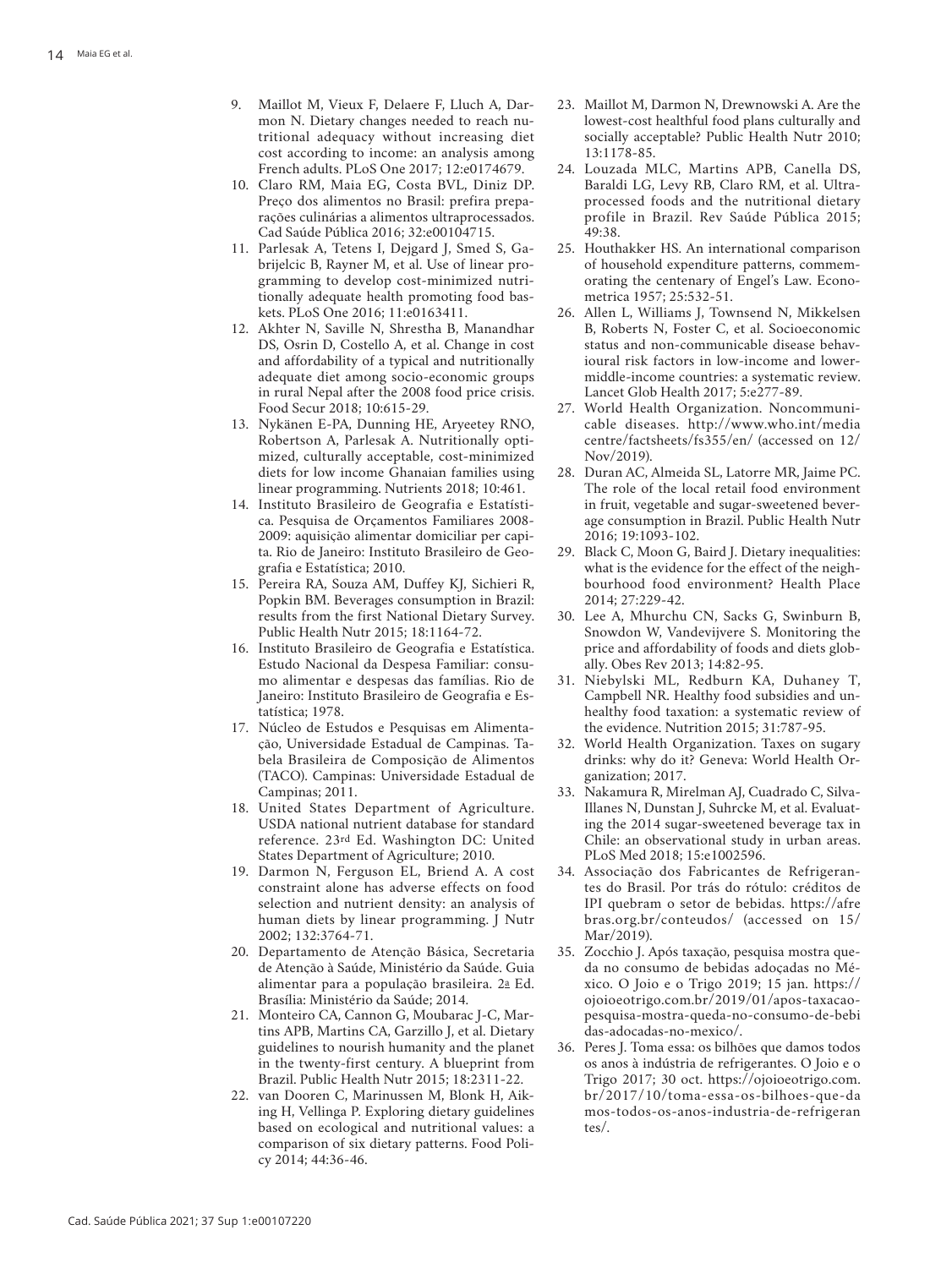- 37. Teixeira P. Projeto de Lei nº 8.541/2017. Aumento da tributação para bebidas açucaradas não é consenso em comissão. https://www.ca mara.leg.br/proposicoesWeb/fichadetramita cao?idProposicao=2150996 (accessed on 15/ Mar/2019).
- 38. Peres J. Presidente do PSDB usou o cargo para tratar de atividade como investidor da Coca. O Joio e o Trigo 2017; 27 oct. https://ojoioe otrigo.com.br/2017/10/presidente-do-psdbusou-o-cargo-para-tratar-de-atividade-comoinvestidor-da-coca/.
- 39. Instituto Brasileiro de Geografia e Estatística. Pesquisa de Orçamentos Familiares 2008- 2009: análise do consumo alimentar pessoal no Brasil. Rio de Janeiro: Instituto Brasileiro de Geografia e Estatística; 2011.
- 40. World Health Organization. Diet, nutrition and the prevention of chronic diseases. Geneva: World Health Organization; 2003. (WHO Technical Report Series, 916).
- 41. Institute of Medicine. Dietary reference intakes: the essential guide to nutrient requirements. Washington DC: Institute of Medicine; 2006.
- 42. Institute of Medicine. Dietary reference intakes for vitamin C, vitamin E, selenium, and carotenoids. Washington DC: Institute of Medicine; 2000.
- 43. Institute of Medicine. Dietary reference intakes for calcium and vitamin D. Washington DC: Institute of Medicine; 2011.